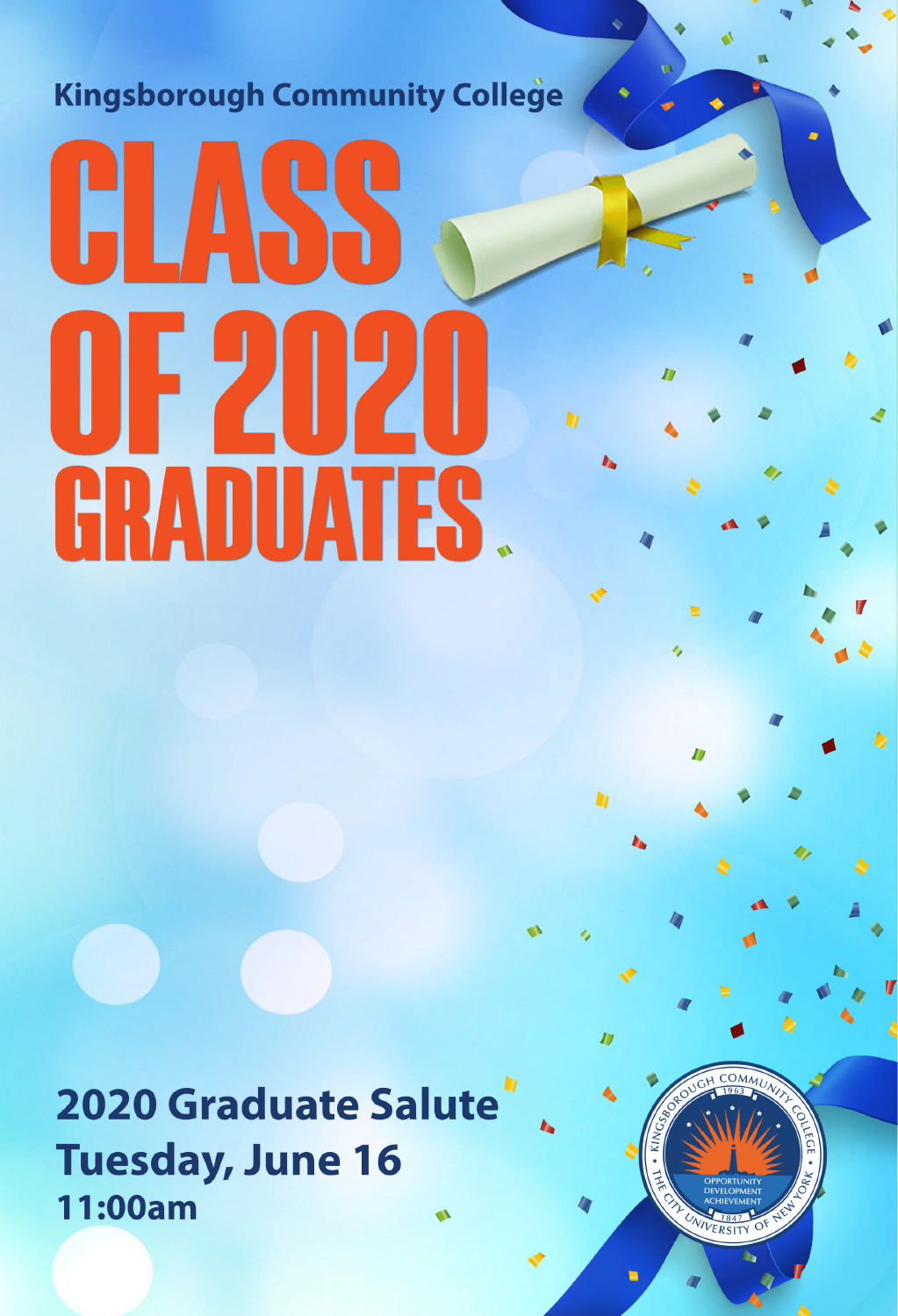# **DEGREE & CERTIFICATE GRADUATES | CLASS OF AUGUST 2019**

# **ASSOCIATE IN ARTS (A.A.)**

## **Criminal Justice**

Valeryia Abramenka Jesmine Aguilar Jonathan Aquino Mark D. Bassner Lisa Bonner Leonardo Cajamarca Michael Cariffe Carolain Coco Peter Del Angel Elena Dmitrieva Farrah Elzayat Brandi Flores Nateisha Fraser Ileana Galarza Ranaldy Galla

## **Liberal Arts**

Nofar Abergel Isaac Abramov Susan Abramova Maria Acosta Adedolapo Daniella Adekanbi \* Jazmin Afanador Dmitriy Agarkov Parvina Akramova Mohgia M. Alaudi Danyeal Aldubi Andrey Aleksandrovskiy Matthew T. Aleman Afag Alieva \* Maureen C. Alzona Kiara Amaro Nahlee Arroyo Larisa Ashurov Abdallah Assad Mina Asserrare \* Mark-Christian Aubin \* Karine Avagyan Annastacia Babayev Fatoumata D. Bah Mindy Bayless Nicole Beard Rashad Beliard Artem Belyaev \*

Brineka Goodridge Jayson Grosjean Oumou Haidara Faizan Hassan Jimmy Hernandez Jonathan Hernandez Dora Jenkins Kimberly J. Jimenez Lauryn A. Lightsey-Forde Che Lynch Zurab Maisuradze Daria Martyshina Malina R. Matos Sultanbek Mirvaliev Mary Morel

Josh A. Benditcha Aaron L Benjamin \* Kurt Berberich Danielle Berkovich Miguel Bermeo Moham Bhatti \* Christian Bhola Pelia Birzh \* Rebeca Boateng Naomi A. Bosque Iryna Brailovsky Rebecca Broit \* Alex Broskin Varel B. Brown Steven Bueno Pongkhun Bukaew Leandra Byfield Jacinto M. Camacho \* Justine Cammarata Tatiana Campbell Thomas Caporale Christian Cardona Michael Casey Stephanie Chabla Angela Chan Steven Chan Tia Char \*

Kevaunn S. Morris Eduard Mushailov Kai Kui Ng Subah Rahman Ariana Ricknauth \* Kenya Scott Sandy Shahin Muhammad Shoaib Kateryna Strypko Brendan T. Tong Swetlana M. Vanderpool Amal Yousef

Tiffany Shufen Chen Jennifer Chino Viktoriya Chorna Kristina Chuprasova Raymondy Ciceron Nataliya Cogar Guadalupe L. Conde Ryen C. Coriolan Eriq Couret \* Marisol Cruz Mario Cuautle Karina Cuervo Andrew Cuevas Helen Cunningham Dwite A. Daly Recardo W. Davis Nargiza Davronova Victoria Deleon James Dematteo Joseph Denardo Staceyann T. Desiral Jacqueline Diaz Luigi DiCamillo Alycia Diez Muhammad D. Dildar Adisa Djekovic Jamarah Dow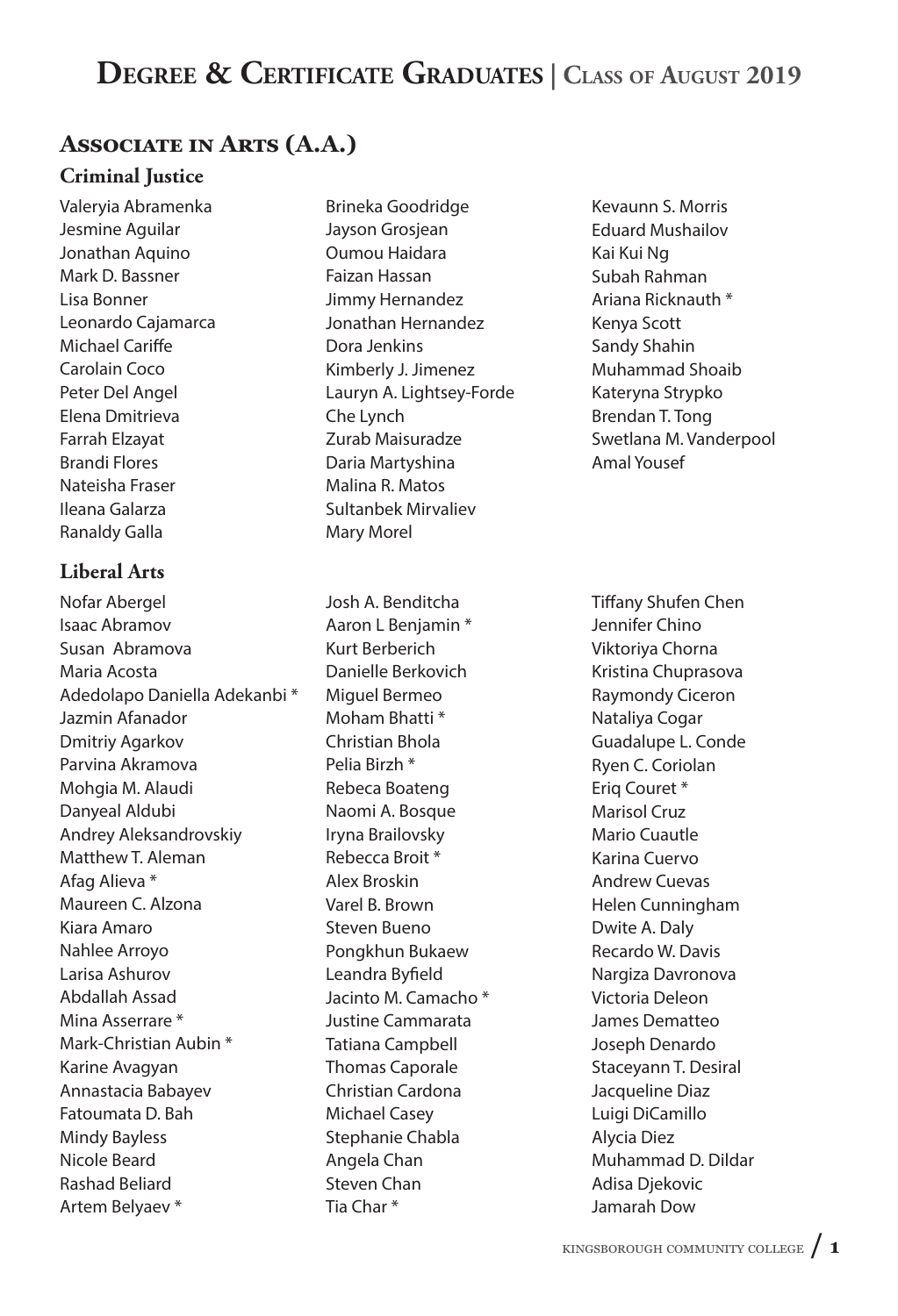Zoe Edery \* Tyana Edwards Jasmine Ellerbee Tarek Emam Jean Emmanuel Ben Epstein Steven L. Exius Ester M Fabber \* Rayven Fantauzzi \* Angelina Feliciano Rushon D. Felix Romell Ferrier Marjorie Fletcher Doran Fuks Marina Gabriel Tatyana Galla Matthew Gallardo Jessica Marie Gallo Roseanna Gammone Anthony Gank Samuel Ganthier Malik Gardner Taylor Gaudio \* Michelle Gerovich \* Oleg Gilyadov Carlos M. Glick Adrian Gocaj Jessica Tova Godin \* Elaine A. Gonzales Brandon Gonzalez Joseph Gonzalez Justin M. Griffin Jabri J. Griffith Ani Grigoryan Kyuana Grimes Ana G. Gualpa Kimberly D. Guerrero Deanna Guirand Maya Gustave Olivia Gutierrez Saylalynn Haak Amy Hansen Jada Harper Aydan Hasanova Jamila F. Havercome Allison Hernandez Jennifer Hernandez \* Marikarla Hernandez Serrano Anthony Herrera Christopher Jordan Hicks \*

Valerie Horton \* Victoria Huertas Italia D. Hurley Mongnhi N. Huynh Angela Iacono \* Maria Iacono \* Jasmin E. Ibarra Kayla Iglesias Jason Introna Simon Isakov Artem Iskhakov Tyesha T. James Samir Jasarat Abdul R. Javed Jonathan V. Jenkins Guirlene S. Jerome \* Joel Jimenez Keith-Ann L. Joachim Anne Joseph Madoussou Kamara Andrew Kats \* Fahad Khalid Tosha D. Kharga Katharine Khozheva \* Aleksander Kunchulia \* Ching M. Kwok Ekaterina Ladik Jerry K. Lam Mindup Lama Dominique Langhorn Quinton Lee \* Adam Leka Evelyn Levakova \* John Lewis Keiela Lewis Xi Li \* Darya A. Liashchonak \* Alexandra J. Lindsey Andrew Lulov \* Qing Luo Ingrid K. Mackay Brian Macoto Thaddeus V. Malcolm Anna Margulis Catreen Marji \* Devin Marks Andy D. Martinez Edwin Martinez Pedro Martinez Anabel Martinez -Ramirez

Oleh Mashkin Melissa A. Matthews Octavia Mcbride Chloe Mcgoldrick \* Giovanni R. Mendoza Deidra Mensah Rachel Meza Maleeka Mitchell \* Shenee L. Mitchell Lauren Mizrahi Michael Moiseyev Rose-Yva Momplaisir Samer Musa \* Rehman Naeem \* Nuriddin Nazirov Nicolas D. Nesmith Milana Nisanova Shamica Noel Eligerta Nokshiqi Yuliya Olina \* Christian Osoria Marlina Outridge Willie Ouyang Luz Elenia Pabon Alequin Amanda Pagan Giovanni Pagan \* Lauren Palmieri Jonathan J. Palomo Nunzio Parlanti Constance E. Parris Kiran Parveen Sergiy Pashko Adriana Pena MariaFernanda Pena Vega \* Joel Perez Soleil Vanessa Perez \* Danielle Pettignano \* Crystal Philbert Akeem Phillips \* Kaiia K. Phillips Christopher Piechocki Clarens Pierre Natchline Pierre Kethwanes Pierre Louis Crystal Pinero Ksenia A. Plotnikova \* Teriqq N. Plowden Krystal Policastro Artem Popovych Brandon Prescod \*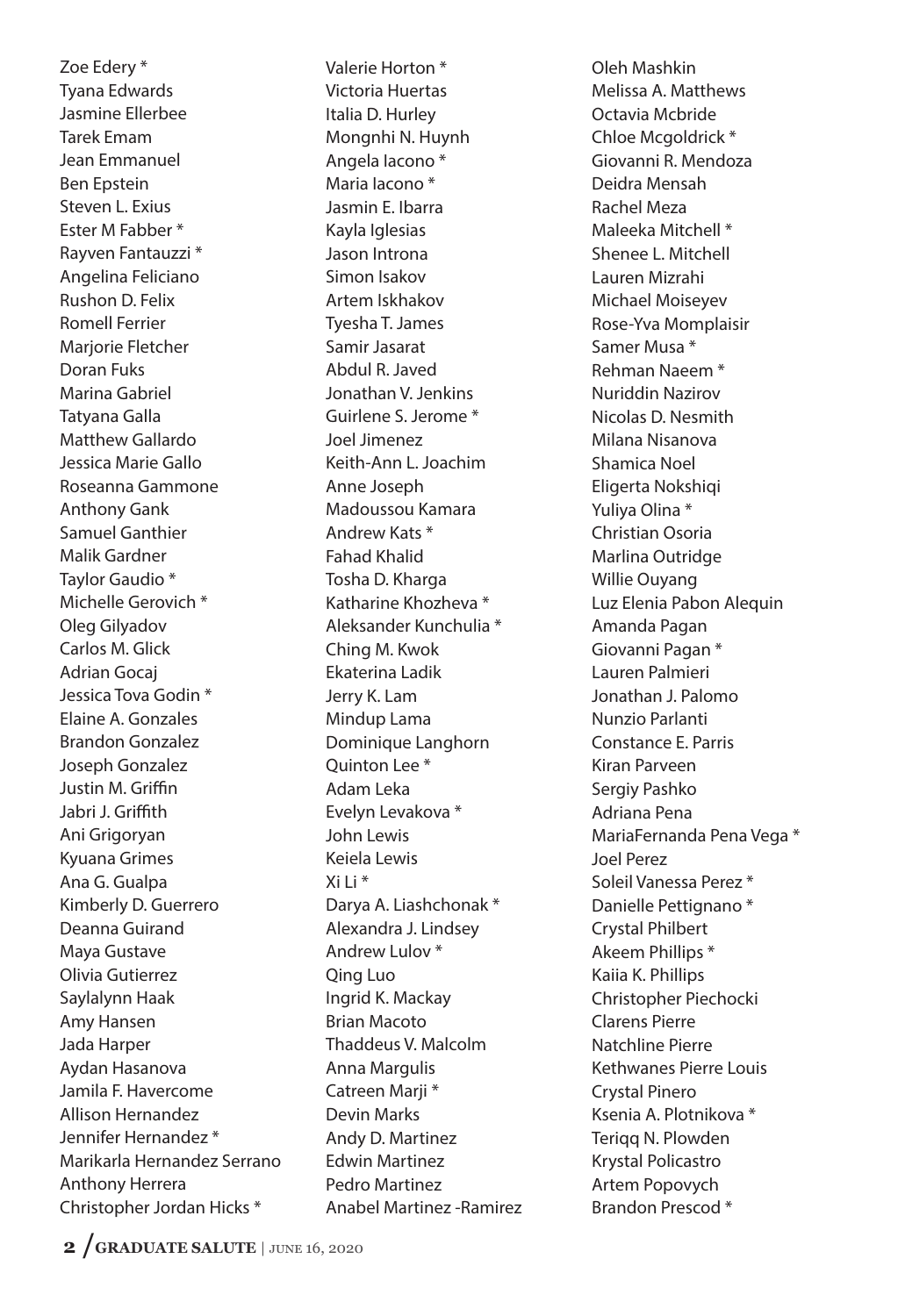Kevin F. Prunty Darien Qiu Clarrissa E. Quervalu Bethoney Quinones Rinor Rafuna Shohsanam A. Rahmatova Melissa Ramdhaine Ingassi T. Redhead Zahir Reinhardt Emily Reisler Sydni Renna Jesse A. Ribaudo Samantha Richardson Mathew Rios Rebecca Rios Johnathan R. Rivera Renne L. Roberts Amy Rodriguez \* Jesus Rodriguez Evelin F. Rofaiel Kyheim A. Rogers Joshua Rollock Liliana Rosario Magdala Rosier Milice Aleksandr Rozentul Yael Rubinstein Dayhana Rudecindo Andrew Salas Cesar R. Salazar Francisco Salcedo Ademola Samuel Gervonnci S. Samuels

Jessica Scherillo \* Alyssa Schoenwandt Chunoah Sebro Yulia Semenova \* Freda S. Serant Sallam Shabain Maia Shalamberidze Robert Shifrin Svetlana Shinder Polina Shulyak Adam F. Shvartsman Alexandra Shynder Richard K. Siegel Alexis Silva Antonae Smith Kaheim Smith Melissa A. Smith \* Adrianna Sokoli \* Joshua Solomonov Evete Souid Miriam Speller Lowe Anjanay Spence \* Shameeka Staley Shanequa Steed Raashida Stuart Arianna N. Suarez Delvin Suriel Magdalena Szostek Zarguna Tabeer Rowan M. Thomas Alyssa Trevino \* David Tubens

Komal Tufail Egle Urbutyte Tattyani K. Urquhart Nikaletta Usmanova Sunay Usta \* Rene T. Vacianna Stephanie Vargas Kira M. Vasquez Kayla K. Vazquez Jasmin A. Vega Katherine Velikaya Lanasia S. Verneau Lisa M. Vetere **Justin Vodoff** Tetiana Vyksiuk Nadiia Vyshyvaniuk \* Kai N. Walkes Yu Wang \* Shakenya E. Watkins Sheree Wheeler Felicia Williams Wasim Williams Damion Wong Sang Deslyn Wong-Tucker Tatyana Yalkanovich Chaya Yusupov Mario Zapata Julia Zaporojets \* Rose Zou David Zytnick

# **ASSOCIATE IN SCIENCE (A.S.)**

## **Accounting**

Natalie Abramov Gunel Amrahova \* Dominika Bator \* Efrain Casiano Natia Edisherashvili \* Esra Eker Ilya I. Furmanov Rolande Germain-Wesley Lilit Hakobyan \* Viktoriya Li \* Yanling Liang \* Humberto Lozano

Brian Maduku Alexandra Navo Aleksandra Nazarova Elio J. Norame \* Kisan Patel \* Sara M. Placido Afsana Rafra" Jason Rong Abu Sayed Mordchai Schachter \* Iryna Semeniuk Ilona A. Singer \*

Viktoriia A. Soloviova Aziza Tsoy Davronbek Turakhanov \* Valeria Vataman \* Hanna Volvyn Eyob Woldu \* Alvin Wu \* Nargiza Yuldasheva \* Winnie Zhong \*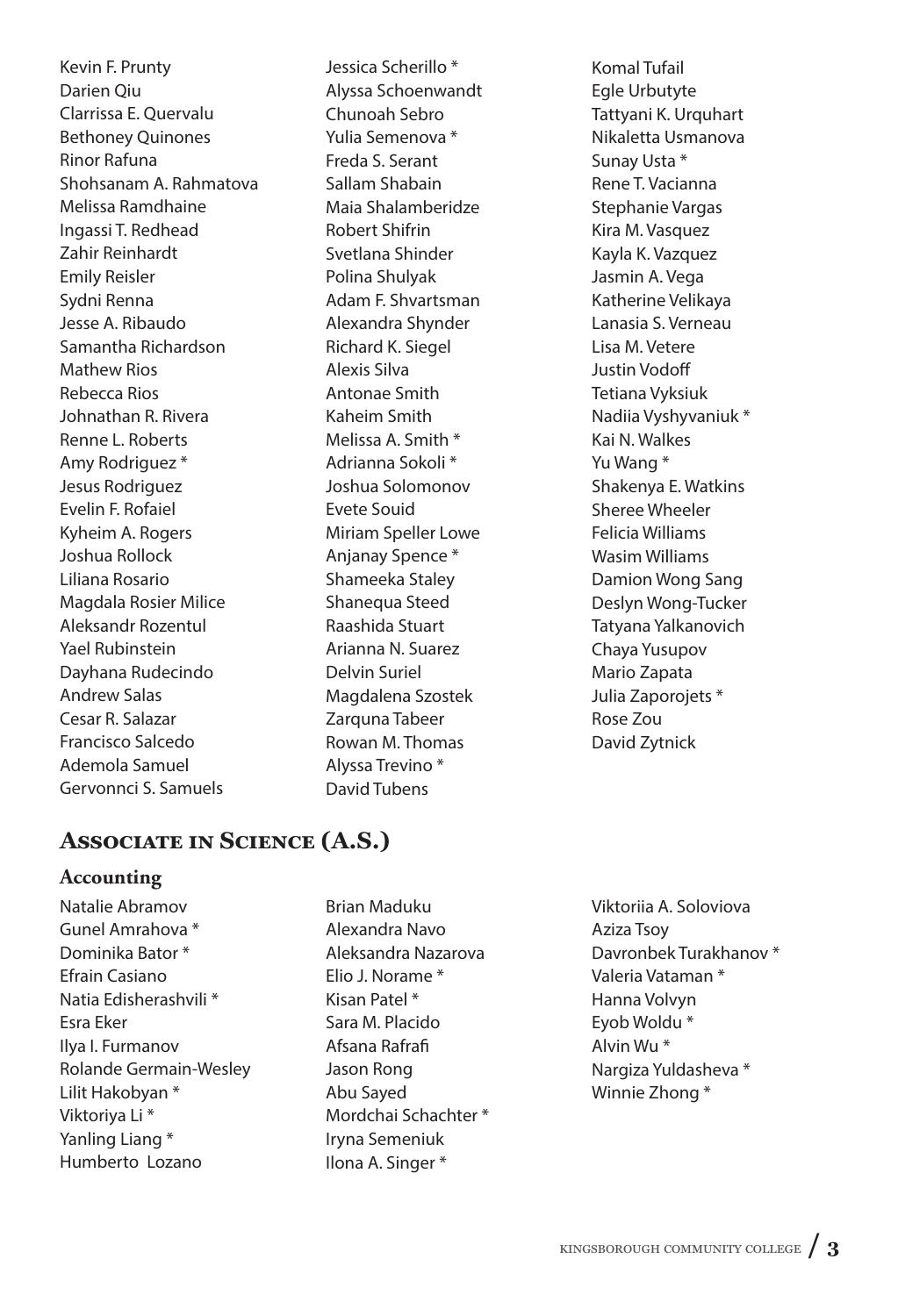## **Biology**

Adeeb A. Alzandani Kabir Olajide Animashaun Georgiy Antonovskiy Genevieve Deborah Blain-Singh Deontae Blankson Aaron Blumenthal \* Maytal Chassid Antonina D'Armetta

## **Biotechnology**

Andrei Kuzyaev \*

## **Business Administration**

Luchy Aimable Nickolas Alexandre \* Rasheed Alli Mikhail Andreev Rabab Arif \* Julio Aviles Sarah B. Aviles Nensi Bakalli Ezdean H. Bazar Tanjila Bhuiyan Ibrahim Boukai \* Alisa Burnett \* Iuliia Cassata \* Nicole Chaimovitz \* Denis V. Choumskiy Kevin Copantitla \* Freddy J. Cordero Kevin Dam Ousmane Darankoum \* Dennis Davidenko

## Andrew Dembitsky Diana Dmonte \* Jasmine Elyzee Aliyah A. Howard-Rodriguez \* Akiema F. Joseph Madina Kasaeva \* Sheriann Mclarty Sandra Perea

Shira Reisner \* Danny Shlomo \* Jenna Smith Chana Tabrikian \* Ashley D. Teesdale \* Alena Varabyova Ana Vardoshvili \* Alena Vedeneeva

Kyle Francois Alfred Z. Gan \* Mohammed Hasan Devid Ifraimov \* Md Sadiqul Islam Terry Israel Karl Ritchie Jean Gilles Diennifer A. Joseph Adila Kajoshaj Frank Katsap Ji Hong Ke Abdurrehman M. Lashari Ashley Llovet Tuba Malik Daisy J. Merino Shelleyann Mitchell \* Bryan Montano Victor Mosseri Sylvia Nadborski Gayyp Nepesov

Crystal Ng Hon Man Ng \* Daysi Y. Patino Fatime Perazic Isabel Perez \* Evgeny Perveev Miguel Ramos Md Rakibul Riyad \* Elvin R. Saba Emely C. Sanchez Dustenn N. Saunders Dildora Sharipova \* Ekaterina Sokolskaya \* Nickille St. Louis Nargiza Tashmuradova \* Ramila Tipaeva \* Dave J. Turenne Zhenhong Wang \* Gulnoz Zakirova Stiven Zatulovski

# **Chemical Dependency Counseling**

Tracey Gadsden

## **Chemistry**

# **Community Health**

Ashley Antoine Kadi Martin Christina Mckenzie Chinazo Nnoli-Blanchard

## **Computer Science**

Simon Mei Sara Sobolewska Martin Champing Mei Sara Sobolewska

Dorian Pierre Keaffa Reece Biana Reyfman \* Deneisha Stafford

Emil Kayumov Ben Louis Tomlinson \*

Dilshoda Vakhobova Nadia M. Vigo \*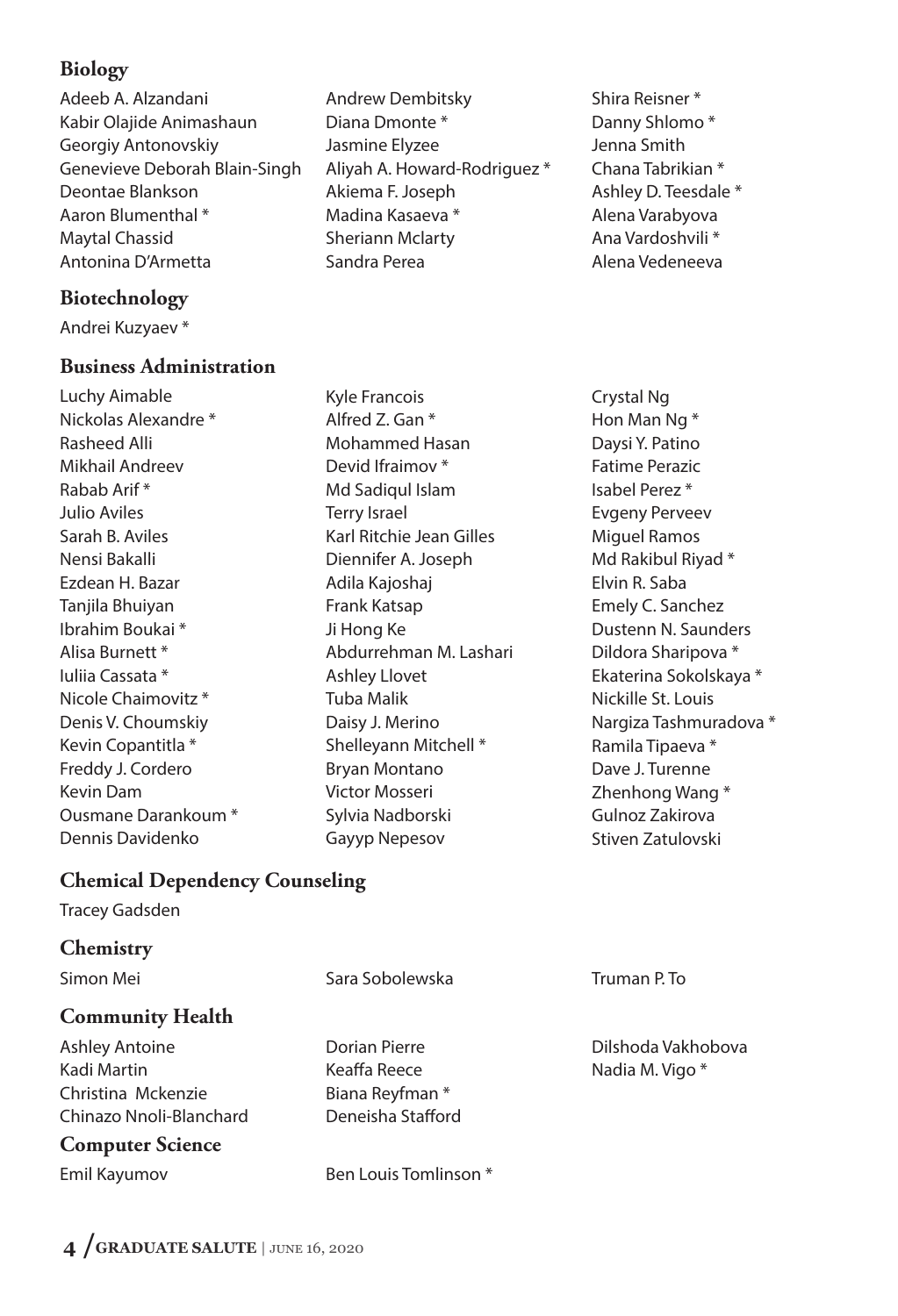# **Early Childhood / Child Care**

| Leticia Atenco<br>Nicole Calero<br>Karina Calzadilla<br>Theresa L. Carotenuto                                                                                                                                                       | <b>Yasmeen Din</b><br>Armadelia Fernandez<br>Cynthia Herrera<br>Daphnee Jacques                                                                                                                                              | Melanie I. Lopez *<br>Loudlye Noel<br>Jamilet M. Romero                                                                                                                                                                    |
|-------------------------------------------------------------------------------------------------------------------------------------------------------------------------------------------------------------------------------------|------------------------------------------------------------------------------------------------------------------------------------------------------------------------------------------------------------------------------|----------------------------------------------------------------------------------------------------------------------------------------------------------------------------------------------------------------------------|
| <b>Earth &amp; Planetary Sciences</b>                                                                                                                                                                                               |                                                                                                                                                                                                                              |                                                                                                                                                                                                                            |
| Mamadou Bobo Diallo                                                                                                                                                                                                                 | Elena Timchenko*                                                                                                                                                                                                             |                                                                                                                                                                                                                            |
| <b>Education Studies</b><br>Nawal Ahmadzamel*<br>Hana Chawki*<br>Melissa Leal<br>Daisy Martini                                                                                                                                      | Diane Mathieu<br>Crystal M. Mcgough<br><b>Nancy Perez</b><br>Victoria I. Ramos                                                                                                                                               | Ana L. Rodriguez<br>Mashhura Rofieva *<br>Xingmiao Ruan<br>Mishala T. Scott *                                                                                                                                              |
| <b>Engineering Science</b><br>Andy Yee                                                                                                                                                                                              |                                                                                                                                                                                                                              |                                                                                                                                                                                                                            |
| <b>Exercise Science</b><br>Malik W. Johnson                                                                                                                                                                                         |                                                                                                                                                                                                                              |                                                                                                                                                                                                                            |
| <b>Fine Arts</b>                                                                                                                                                                                                                    |                                                                                                                                                                                                                              |                                                                                                                                                                                                                            |
| Nadjima Alimova *                                                                                                                                                                                                                   | Greta Martinelli                                                                                                                                                                                                             | Ashane W. Walker                                                                                                                                                                                                           |
| <b>Graphic Design &amp; Illustration</b>                                                                                                                                                                                            |                                                                                                                                                                                                                              |                                                                                                                                                                                                                            |
| German Barrales                                                                                                                                                                                                                     | Justin W. Chauvet-Singh                                                                                                                                                                                                      | Kimberly I. Smith                                                                                                                                                                                                          |
| Journalism & Print Media                                                                                                                                                                                                            |                                                                                                                                                                                                                              |                                                                                                                                                                                                                            |
| <b>Blerina Ahmeti</b>                                                                                                                                                                                                               | Juana J. Norales                                                                                                                                                                                                             | Dolaura Paul                                                                                                                                                                                                               |
| <b>Mathematics</b><br>Dihui Zhu *                                                                                                                                                                                                   |                                                                                                                                                                                                                              |                                                                                                                                                                                                                            |
| Media Arts                                                                                                                                                                                                                          |                                                                                                                                                                                                                              |                                                                                                                                                                                                                            |
| <b>Giselle Diaz</b>                                                                                                                                                                                                                 | Christopher M. Englebert                                                                                                                                                                                                     | Jonathen Z. Guzman                                                                                                                                                                                                         |
| <b>Mental Health &amp; Human Services</b>                                                                                                                                                                                           |                                                                                                                                                                                                                              |                                                                                                                                                                                                                            |
| <b>Odalis Abreu</b><br>Jasmine Acevedo<br><b>Bushra Akram</b><br>Anaika Alida<br>Shaquana T. Brown<br>Shekina Butler <sup>*</sup><br>Venita Chadwick<br>Nazlah Cherubin<br><b>Denise Chester Small</b><br>Ayana Chung*<br>Sam Cozy* | Tonia Y. Durbin<br>Kaynaat Fatima<br><b>Chantel Garraway</b><br>Lesly Gomez<br><b>Brittany Greene</b><br>Ekene O. Ihejirika *<br>Victoria Johnson*<br>Elif Kose*<br>Frank H. Laskowitz *<br>Patricia Laurent<br>Raphael Lodi | Shaquahia N. Maloney<br>Shaniqua T. Mcintosh *<br>Milagros Molina<br>Antoine M. Murray *<br>Kamarley Nelson<br>Zoe Ngai *<br>Michelle M. Novitsky *<br>Lauren A. Pagan<br>Yuliya Rasulova<br>Mashi Salomon<br>Maria Savina |
| Mallica P. Douglas *                                                                                                                                                                                                                | Liza Maloney                                                                                                                                                                                                                 | Diamonique Singletary                                                                                                                                                                                                      |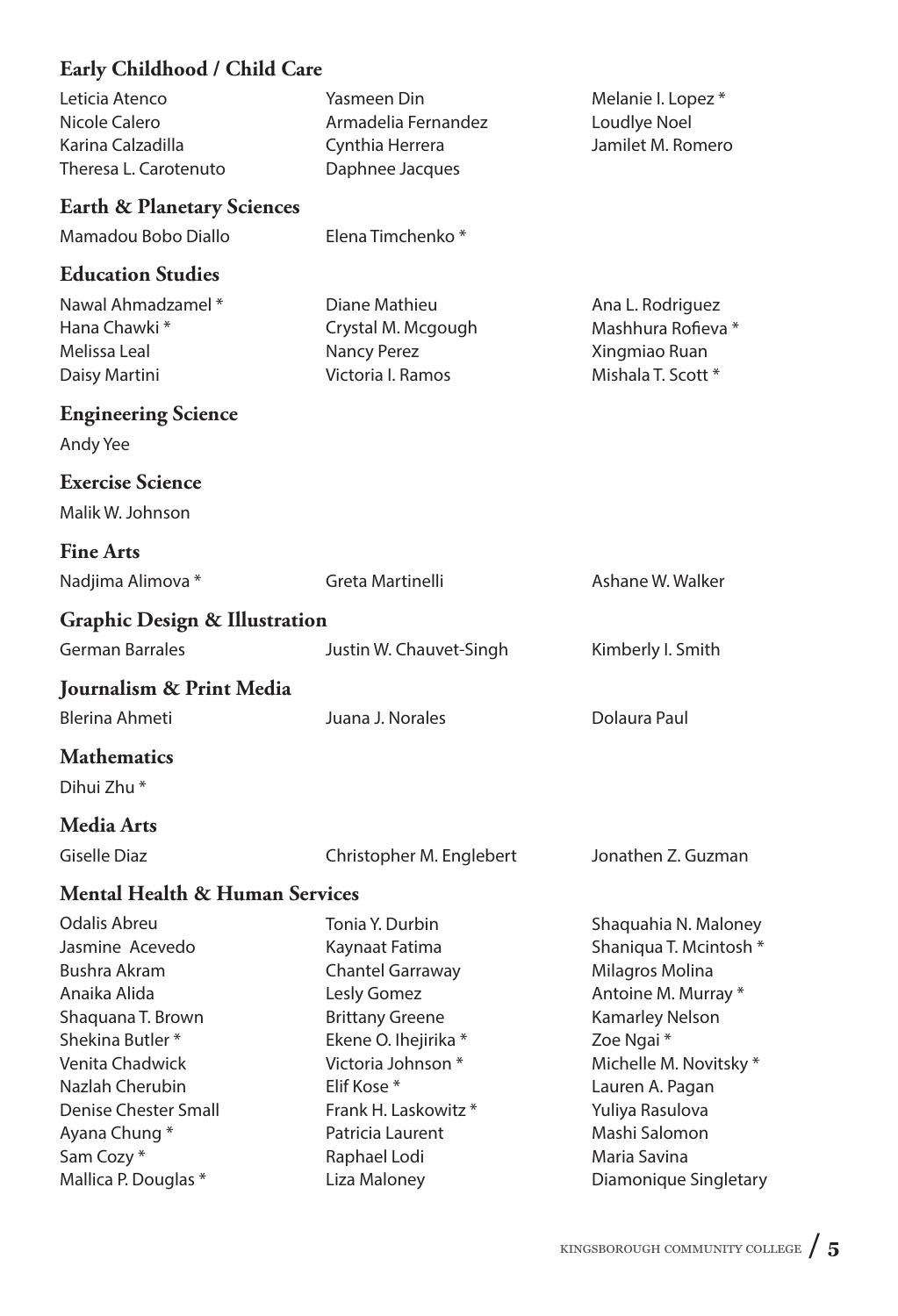| <b>Yvette Smith</b><br>Tanisha St-preux                                                   | Dumitrita Udrea *<br>Evelyn Velez*                                                               | Tyrena L. Walker<br>Kenneth R. Wright *                                         |
|-------------------------------------------------------------------------------------------|--------------------------------------------------------------------------------------------------|---------------------------------------------------------------------------------|
| <b>Physical Education, Recreation And Recreation Therapy</b>                              |                                                                                                  |                                                                                 |
| Nicholas Corrado <sup>*</sup>                                                             | Frank Damiani                                                                                    | Lesley Flores Cid                                                               |
| <b>Physics</b>                                                                            |                                                                                                  |                                                                                 |
| Mohammed H. Ahmed                                                                         | Max Pena*                                                                                        | Fouad Sghiouar*                                                                 |
| <b>Speech Communications</b>                                                              |                                                                                                  |                                                                                 |
| Nargis Akter<br>Janay Franklin                                                            | Lauren Kashayoff<br>Anna Maria La Franceschina                                                   | Ali M. Sara                                                                     |
| <b>Theatre Arts</b>                                                                       |                                                                                                  |                                                                                 |
| Michela Douglas                                                                           | Jasmine Hussein                                                                                  | Cynthia Thornton                                                                |
| <b>ASSOCIATE IN APPLIED SCIENCE (A.A.S.)</b>                                              |                                                                                                  |                                                                                 |
| <b>Computer Information Systems</b>                                                       |                                                                                                  |                                                                                 |
| Sezen Aksavas<br>Zhan Hong Kang                                                           | Hua Bin Liang<br>Bryan A. Moyon                                                                  | Qwnasheia Wallace<br>Xiu Ming Zeng                                              |
| <b>Culinary Arts</b>                                                                      |                                                                                                  |                                                                                 |
| Aaron A. Adolphus<br>Melissa Agosto<br>Erica Allen                                        | Sofia L. Flores<br>Mark A. Gil<br>Mahagony Graham                                                | Rebecca M. Vega                                                                 |
| <b>Emergency Medical Services – Paramedics</b>                                            |                                                                                                  |                                                                                 |
| Marina O. Arriaga<br>Alphonso Aurilia<br>Jake B. Becker*<br>David Y. Biton<br>Mickey Chan | Lenae T. Douglas<br>Salah Elhanafy<br>Jennifer Flores<br>Biata Gerasymenko<br>Jonathan J. Guzman | John E. Leidner<br>Samantha M. Menze<br>Islam Murtayev *<br><b>Camryn Tross</b> |
| <b>Fashion Design</b>                                                                     |                                                                                                  |                                                                                 |
| Maribel C. Alonso<br>Adila S. Choudhury *<br>Tamia P. Curry                               | Munira Khanam<br>Stella Mary M. Padilla *<br>Hawa Traore                                         | <b>Justin Williams</b><br>Sahajah S. Wilson                                     |
| <b>Graphic Design &amp; Illustration</b>                                                  |                                                                                                  |                                                                                 |
| Leena S. Andino                                                                           | Melika Douglas                                                                                   | Christon J. Solomon                                                             |
| <b>Office Administration &amp; Technology</b>                                             |                                                                                                  |                                                                                 |
| Lamasia R. Moss                                                                           | Krista N. Pollina *                                                                              |                                                                                 |
| Physical Education, Recreation, and Recreation Therapy                                    |                                                                                                  |                                                                                 |
| <b>Cedrick Alexandre</b><br>Keaven M. Chevalier                                           | Akeem S. Lewis *<br>Luis E. Rivera                                                               | Teylor Rodriguez<br>Pedro Siquina Sop                                           |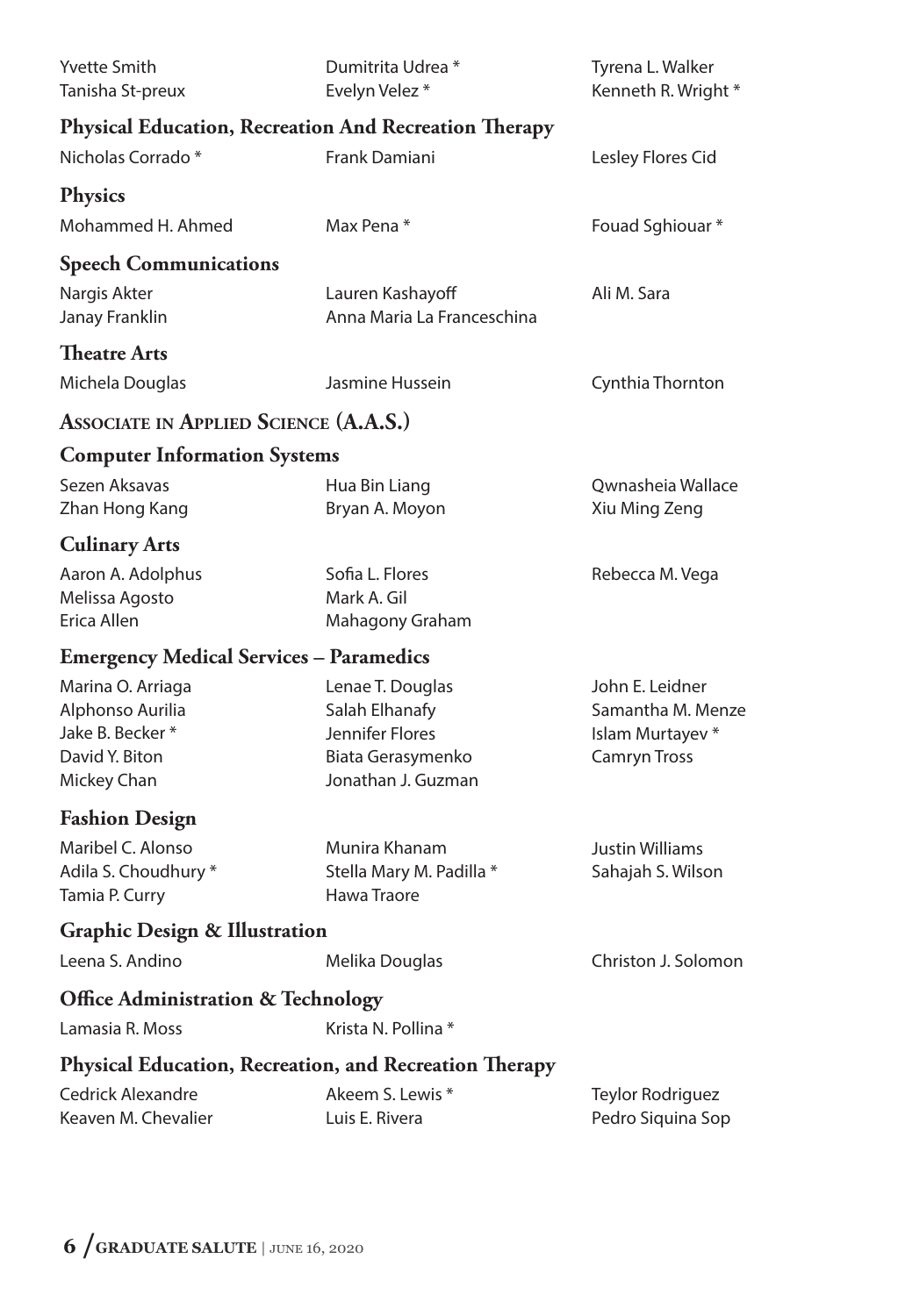## **Physical Therapist Assistant**

Mark T. Beach Catherine R. Cartelli Alexandra Dejesus Michael DeStefano \* Kimberly Emile Debbie Ferng

Barbara M. Lajara Joseph Li \* Linfei Ma Jennifer Mathieu Ramesh Monoroth Joseph P. Morello

Vannisa Pelage-Carter Nina Pescatore \* Randy Singh \* Joseph L. Teutonico

# **Retail Merchandising**

Mariela Aviles \*

## **Tourism & Hospitality**

Joshua J. Benn Destiny Clarke

Nehayah A. Mohamed \* Helen Jia Wu Liang \*

## **CERTIFICATES**

#### **Maritime Technology: Marine Mechanic**

David M. Israeli

**\* With Honors:** Students who graduate with a cumulative GPA of 3.50 or higher receive this notation on their diplomas.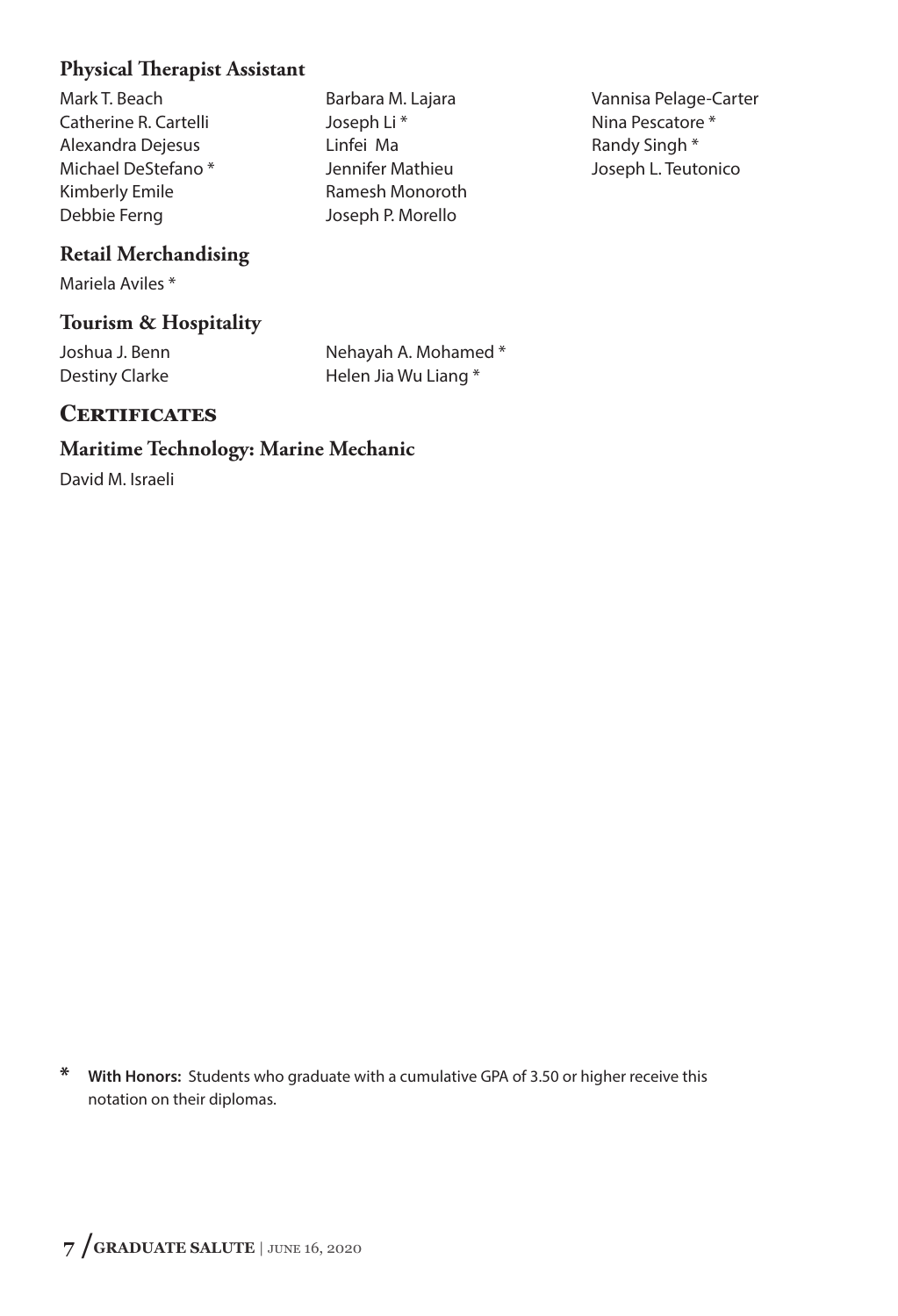# **DEGREE & CERTIFICATE GRADUATES | CLASS OF JANUARY 2020**

# **ASSOCIATE IN ARTS (A.A.)**

## **Criminal Justice**

Michelle Aguirre Lopez Aleksandr Allahverdov \* Milana Amshen Mirza Baig Bryan Banilover Brittany Bowes \* Bridget T. Chiarantano Jonathan Concepcion Christopher Cruz Jonathan Cruz Daryl Cyrus Javaney M. Daley Stephanie Divert Latoya M. Edwards Bianca Esty Alexander Forcina Karil Guerrero Adolfo Hernandez

## **Liberal Arts**

Maisarah Abdulai Beatriz Aldana Shivon C. Alfred Basam Ali Shahnoza A. Alieva Alfred Chadwick Allen Menachem R. Amitay Esty Ammach \* Briana Andre \* Alexis Aragon Vakhida Arifi Tarana Asadova \* Shakhlo Asrorova Robert Ayers Reshma Baboolal Emar Badran Kesha D. Barclay Jermaine Bartley \* Tolani Basorun Ejegul Bayramova \* Dirk Blackhall Natali Bogatin Alexandra Bouchereau Manoham Boyer

Madison K. Johnson Syed Kazmi Daniel Kessler Arina Kirpichenkova Dior Kurbanov Jonathan Lal Pek Sang Bryant Lee Patricio Luna Mokhtar C. Makhloufi Mazhar Mojumder Daniela Alexandra Muguruza Kally A. Munoz Ricardo Perez Natalie Pinto Ashley Placencia Nathaniel David Poit \* John M. Quintuna Kayla Rennick \*

Karessa M. Campbell-Jackson Beatrice Carole-Blondell \* Yvonne Carrion Edgar Castaneda Carl H. Castor Jedidiah Chan Keri Chang \* Ryan E. Charles Kimarah Charleus Crisogono Chavez Montano \* Edmund Chen Ruitao Chen \* Shirley Chen Joseph Chimienti Kianna A. Chung Maria Chuya Emani Coleman \* Christian Cortes Melissa Danylova Denzel Davis Nicholas Defilippis Adriatik Delijaj Alyssa N. Depasquale Sabrina Desannees

Adonis Ruiz Jaileene Salcedo Nataly Sampedro Krystal Sandoval Ariella Setti Lisseth Y. Sumba Jonson Tan \* Andriy Terekhov Angel R. Torres William Tsinman Treazur Watson China L. Wentt Sadika Whittaker Thomas J. Wood Alexandra Yanoush Bianca Zamor Qiaokun Zeng

Erica Desir Janet Diaz-Moreno Rosa Dubrow \* Bajram Duka Cristina Dyson Diana M. Eldredge Atoosa Elien Alan Elman Reham A. Elnagar Mohamed S. Elsayed Jailine Esquivel Tatyana Fedotkina \* Tamara D. Fee Mariia Filippovska \* Max Finkelstein Andrea M. Flowers Clifton B. Foster Brandy E. Fussell Nikaury Garcia-Jimenez Phillip Gay Marisa J. Gentile Marisol German Priego Jacklyn Getis David Gonzalez \*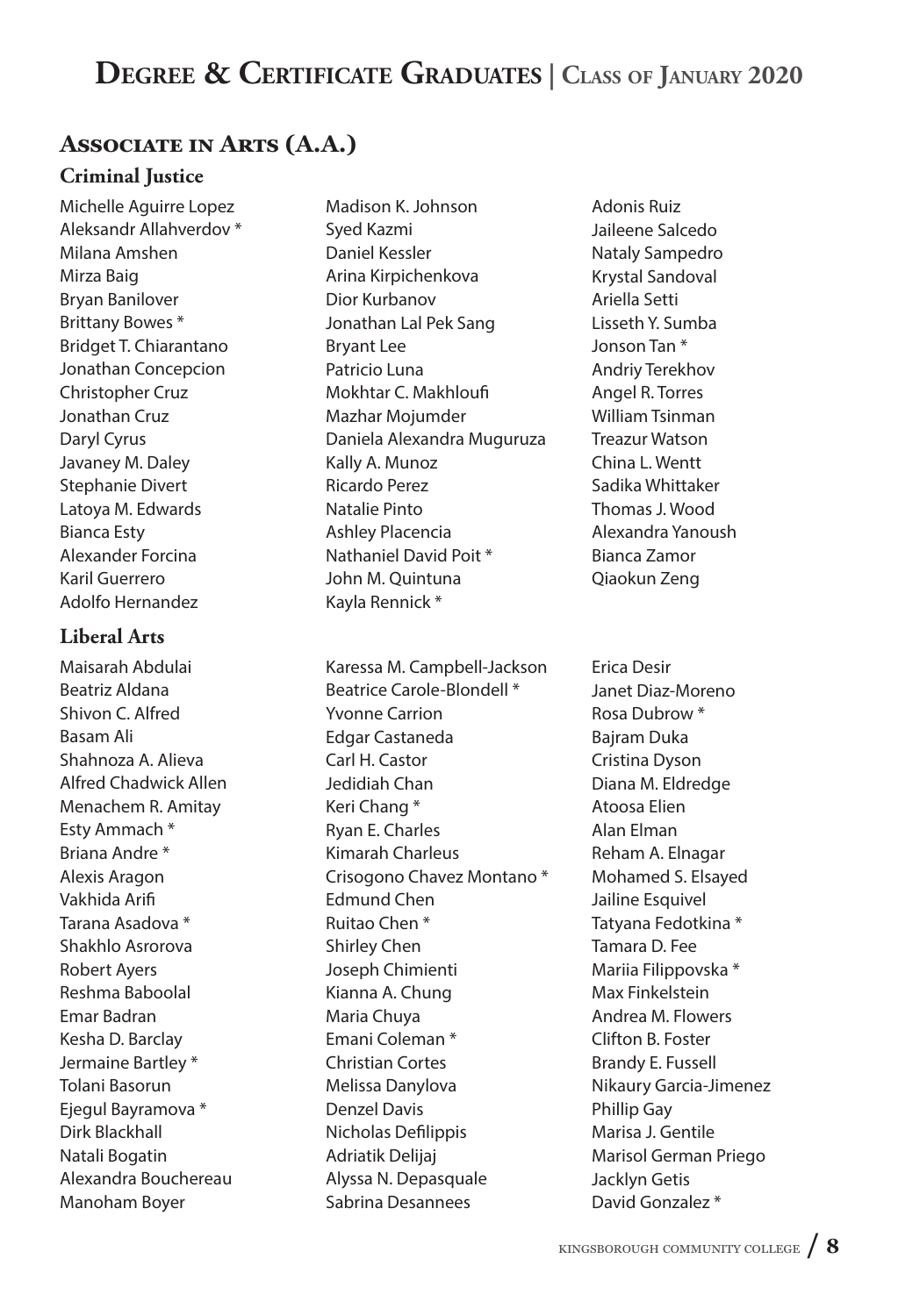Patrick Gonzalez Ariel A. Gotay Akilah D. Granville \* Christian Grullon Aline Gutierrez Stephanie Guzman Rabie Halili Ly Inda Hamilton Nichalos Harper Robert Hart \* Isaiah Hedrington Franklin J. Henriquez Lorena Hernandez Vanessa Herrera Daria Hidalgo \* Dean Himmelfarb Christina Hinds \* Mohammed Hoque Freddy Irie Batel Isakova Hasan Ismoilov Yana Ivanchenko \* Amanda K. Jairala Jalisa M. James Tiarra L. Jefferson Shemei A. John Irodakhon Kadirova Rebecca Keenan Danielle C. Keeney Habiba Khatun Andrei V. Kudrashov Akobir Kurbonov Andrew Lake David Leviyev Christopher A. Lewin Yuqing Liang Jaden Lin Yixiao Lin Eugene Livits \* Erika Lizarazo Nhia Lor \* Dona Luc Bahoroy A. Mamatalieva Nicole A. Mannino Aizhamal M. Manzhieva Amiee Martinez Stephanie Martinez Gilda Mascia Kazi Masud Ana Mayor

Natasha N. Mcclean Hylenne D. Mejia Sabrine Menasce Renaldo Menelas Alison Mercure Phenicia A. Mitchell Mikhail A. Mohammed Ashli M. Moore Greger J. Moreau Youshmattie Morrison Kensly Ibet Moya Gutierrez Eldan Mrkulic Zukhro Muinjanova Islom Mukhammad Deija Munoz Eldis Music Guvanch Muzapberov Asra Najeeb Umair Nawaz Richard Nemorin Ashley Neverson Angelica K. Nunez Charlotte Nuyens \* John O. Olatunji Oladipupo O. Olayinka Danielle O'meally Brittany D. Orr Anastasia Pak Michelle M. Palomino Frankie Pappagallo Allia S. Parks Ariel Parris David G. Paul Jennifer L. Pavilus Julia Peklushenko Caitlin Perretti Bianca Perrin Kimberly Pineda Kenny A. Poma Tarah-Nicole Ranjitsingh Ozoda A. Rasulova Stacey Resnick Michael Reyes Iysa N. Reynolds Tahau Rhooms Ashley Rivera Christyl Rodriguez \* Donovan A. Rodriguez Ezequiela Rodriguez Luis E. Rodriguez

Daniela N. Rojas Margarita Ruiz Ismail Salemi \* Michelle M. Salvador Mohammed Shaon Anzhalika Shastapalava Katrin Mariya Shemyakin Victoria Shrem Lea Simhayev Arien Slater Niletta Smith Shelby T. Sonny Ahuva S. Spector \* Elayna Stabile Constantine A. Stambolitis Khalia K. Steadman Emily Stolyar Angelzye E. Suarez Mohammed F. Suleiman Bryan Tam David Tatishvili Kathryn D. Taylor Zavian M. Taylor Shantiya Taylor-Daley Martha Tepehua \* Antoine Thomas Jumina Tiday Eileen Todaro Sarah Toro Stephara Toussaint Tiaura N. Townsley Nino Tskhadaia Ahsan Ullah Samandar Usmonov Luis Vega Allen Volkov Nicolette T. Watler Kristina I. Wells Kaile Williams Hoyan Wong \* Blair Wright Brittany Wright \* Meiyi Wu \* Dany Xhepa Paul Yard Dmitriy Yershov Mikhail Yusupov Emrush Zeqaj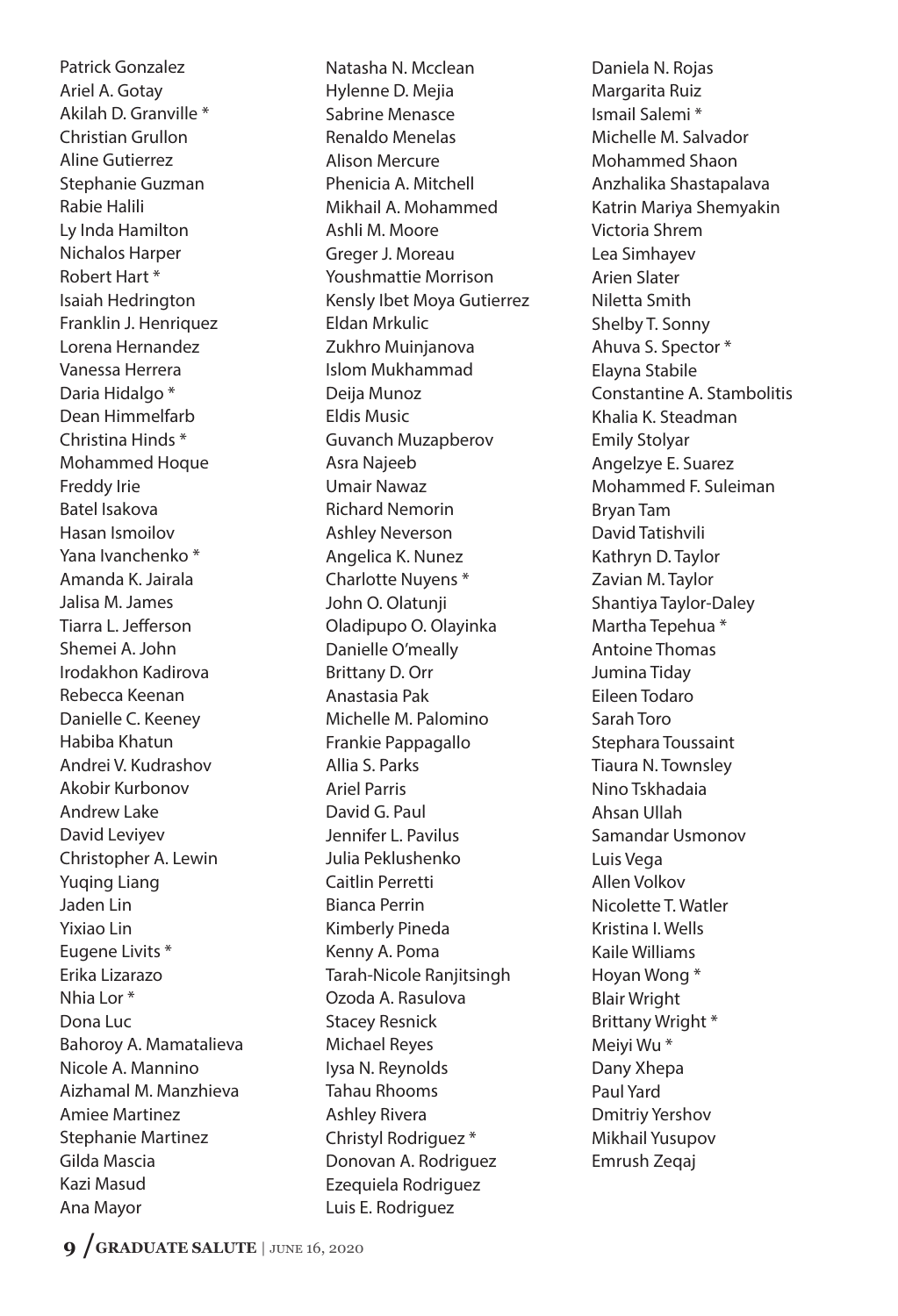# **ASSOCIATE IN SCIENCE (A.S.)**

Asima Javaid \* Lucchy Joseph Nataliya Korolyk \* Sidney M. Laguerre

Nafisa Norova Ismail Y. Shihadeh Azba Sohail

Somayya Khan \* Klea Mero Ikenna Naana Beverly N. Opuiyo Andrei Povarov Nusrat Rahman

Tatiana Sandler

Solly A. Faks

Raisa S. Ghazi Andre M. Hooper Tisha Jahan Yaakov Kahn Jared V. Khan

Michael Richard Matteson \*

Bahashanda Hananiyaev \*

Marina Rybachkovskaya

Sonika D. Shakespeare

Oleksandra Galushka \*

Nigina N. Khusaynova Stephen Kouvaris Efrim Lebovits \* Vanessa-Ann P. Lee Lili L. Liang Liang Wang C. Lo Nimrah Majid Taylor McGuire

## **Accounting**

Senan Al-Hafizi Mohab Badawy Donte V. Bennett Nouros Chowdhury Charlene Amethis Etienne Anida Florio \* Colleen S. Gaul Alona Ilchuk

# **Biology**

Mario Aguilar Joel Banayan \* Lisa Barsegyan Karla Cerrato Estivalis Cuellar Darin Cutler Alexander Escobar \* Jahnah J. Ferguson Narine Gevorgyan \* Olena Goloborodko

# **Biotechnology**

Tomas A. Burgos

# **Business Administration**

Henry Agyekum John Ahamed Mashour Ahmad Basel Ahmed Covila C. Anderson Yuliya Bakay Shantel S. Bissoon Adonis Boshtraj Derek Budny Cindy Chen Kwanchun Cheung Kevin J. Cuzco Evelyn Dejesus Aziz M. Dustmukhamedov Georgii Eliseev<sup>\*</sup>

# **Chemical Dependency Counseling**

Brittany L. Booker \* The Baniel L. Mclawrence \*

# **Community Health**

Lystra Besson Alyssa Carrasco Shahla Connelly

Erica Harley-Benjamin \* Nathifa H. Hunte Ria R. John

Alina Stefanyuk \* Michael Turovskiy \* Kasiet Tuzanova Kaelle Vilus Jianqia Wu \* Viktor Zakharchenko \* Toe Yadanar Zaw \* Keyu Zhang \*

Irakli Shalamberidze Rochelle Sharifova Iryna Skaletska \* Tahi T. Tarrats Thamica Tertulien Daniel Tlaxcaltecatl Mahalia Wallace Jessica Zhao

Bangaly Minthe \* Ana Cristina Ng Chun Georgia C. O'Pharrow Alvaro Pasan Kevin Persaud Christine Pham Brandon J. Phillip Mohammad Saeed Jahanzeb Sarwar Johnny Tapia Usman Tariq Maia Vargas Richard A. Vassell Caglar Yalcin Ying Zheng

Quacey Lawson-Chester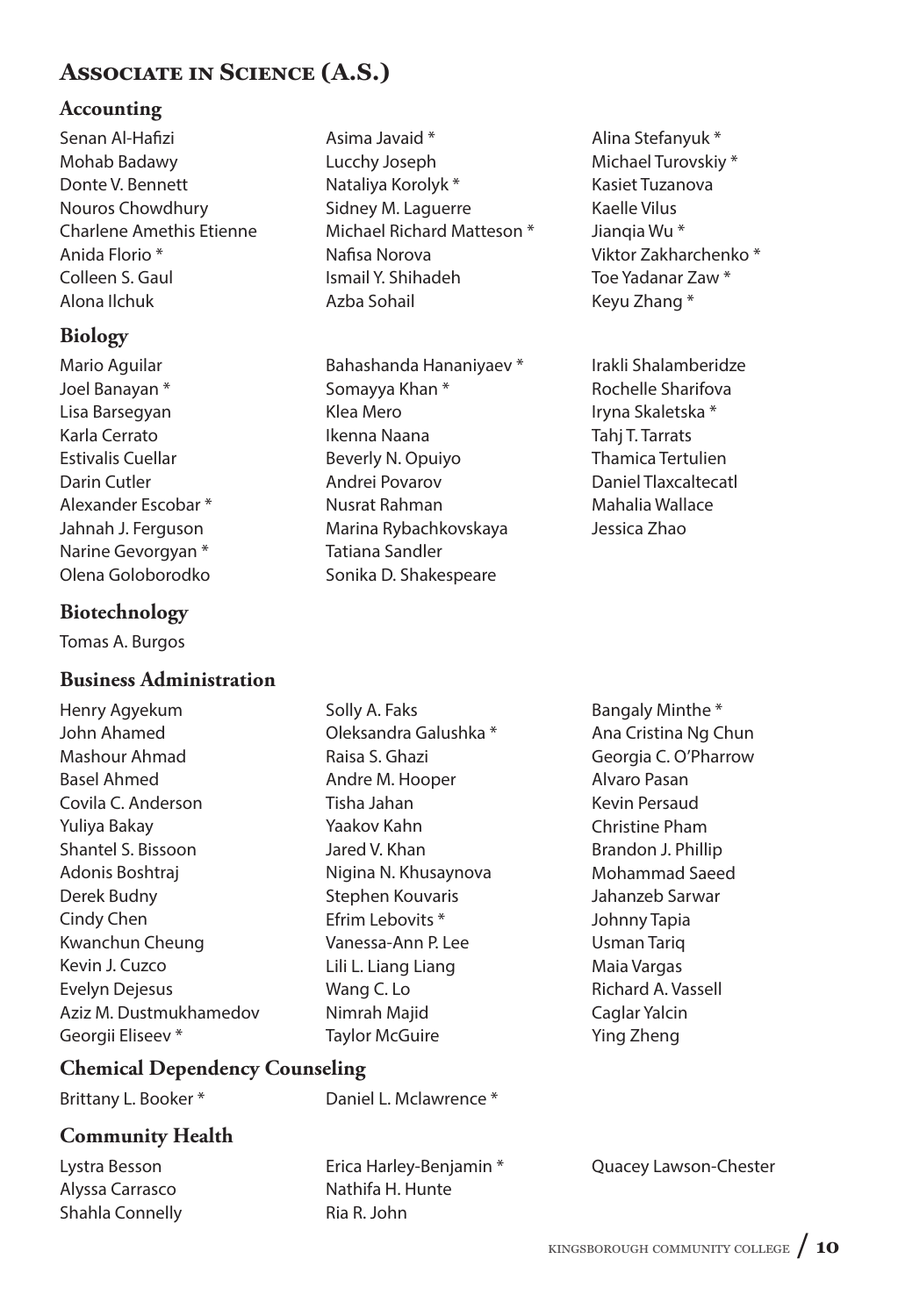# **Computer Science**

Vladyslav Garkusha \* Kamo Hovhannisyan \* Shiming Huang Yi Lin \*

## **Early Childhood / Child Care**

Tenaj M. Boykin Shawanna Campbell \* Maria Chiaro Nereida Fuentes

## **Education Studies**

Jacqueline N. Ahmed \* Bella Arel \* Lunisha S. Augustin \* Delis P. Bowen \* Nakita Connell \* Christina S. Cooper Cara Evenstein \* Sarvinoz Fayzieva \* Heather R. Fine \* Leticia J. Frederick Margarita Gallardo \* Rahaf Hassan \* Toshanna C. Hazel

## **Engineering Science**

Olga Filicheva Junior Flores Romero Camry Taj Frederick

## **Exercise Science**

Wade Belfon Chynalle C. Williams

## **Fine Arts**

Andrea Castro \* Ashley Monet Foskey Zhong X. Huang

Ivy Lin Anyssalauren Pagan Margarita C. Valderrama \*

Alexei Gorbounov Md Sharafat Hossain \*

Esraa A. Mousa

Georgii Moiseev \*

Rasheed Olayiwola

Shai Ann Hamilton

Teny Ng \*

Angel Pasan

Andrea Hull Carrie Liang Qiao Lin

Maria Juaneza \* Maleeha Khan \* Zareen Khan \* Choi Yan Lam \* Lyana Levitan Vivian Hui Lian Li \* Emelly Lugo Megan Marcellus \* Yonatan Marciano \* Sagine Moise Jackson J. Munoz Shanika C. Nieves Juleisy Nunez

# **Graphic Design & Illustration**

Allison N. Casanovas Laylla Yazmine Fernandes \* Glenda Raquel Huezo Chacon \*

Xena S. Kontopirakis Christian Moranchel Tetiana Ovinova \*

Jessica Ramirez \* Keith A. Villaroel Bianca K. Zilberman

Sophia Zalta \*

## **Journalism & Print Media**

Matthew A. Hirsch \*

## **Mathematics**

Gian Prado Jianlong Su Immaculata O. Uchechukwu \* Max Ethan Zoubkov \*

Rania Mohamed Myishia Samuels

Alexandra Parlanti Jasmin Perez \* Samuel S. Pierre Bernara Pirmukhamedova \* Enina Poci \* Karen Ramales Parbati Rhoeheit \* Adaly Rodriguez Ariel W. Sharpe \* Cerita A. Skeete Zilola Vakhobova \* Nimra Waris Natalia Zabolotna \*

Jose L. Olivera \* Murodjon Zubaydov

Riddah Aslam \* The Kristina Averbakh Maryna Samoilenko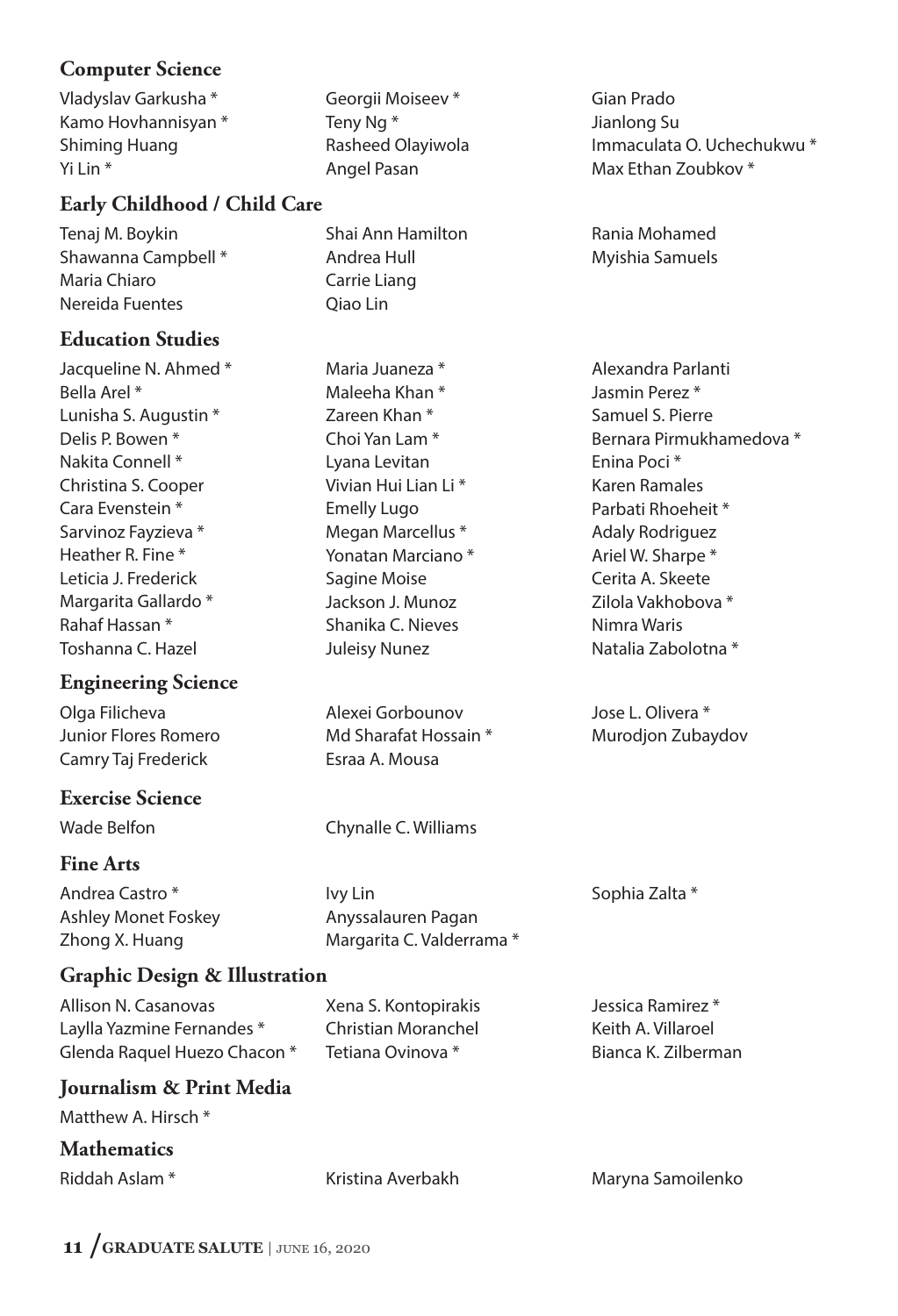## **Media Arts**

| Marco A. Cholula Martinez * | Michael Datiari   | Jierong Zhen * |
|-----------------------------|-------------------|----------------|
| Cristofer Cruz              | Michael S. Honore |                |
| Arienna Daniels             | Shanese C. Reaves |                |

## **Mental Health & Human Services**

- Nadine F. Cohen Ayyuub Cumberbatch Jessica L. Davis Carl Robert Francois Guzal Gafurova Cheroebia Hardwick \* Esther Jaffee \* Malira E. James \* Ranitta A. Jeffrey
- Angelica R. Johnson \* Fabienne Larnoudji Mbaitelem Jemima Lebrun Nicole Maldarelli Camilia Marziliano \* Laika Metellus Niara B. Nelson Katerina Nemiro \* Anastasiia Osadchuk \*
- Genesis P. Paulino \* Pedro Luis Pinela \* Lashonda E. Pitt Michele L. Samuel Jones Shana F. Stephen Franco Tomassone \* Sapphire Victoria Waters \*

## **Physical Education, Recreation, and Recreation Therapy**

| Isaiah D. Alvelo    | <b>Gregory Demas</b> | <b>Rodney Pierre</b> |
|---------------------|----------------------|----------------------|
| Kharisma Brathwaite | Michael Hammer       | Jesus Sierra         |

## **Physics**

Johnatan I. Vaknin

## **Speech Communications**

| Yesenia A. Carter * | Rawan Hanini *      | Jenny Ortega *   |
|---------------------|---------------------|------------------|
| Crystal Gilbert *   | Marianna Krivoshaev | Gianna C. Vite * |

## **Theatre Arts**

Wallace Kentish

# **ASSOCIATE IN APPLIED SCIENCE (A.A.S.)**

## **Computer Information Systems**

| Olufemi Akinbola     |  |
|----------------------|--|
| Gene Berezin         |  |
| Mykola Chernozub     |  |
| Ilan Finkelstein     |  |
| Phillip J. Frankel * |  |
| Arafuzzaman Ovhe     |  |

## **Culinary Arts**

Chul Hwan Bae \* Carlotta N. Corbin Cinthia C. Fleris

## Teona Petriashvili \* Matthew Rivero Tengiz Sanadze \* Malik Smith Pokiza A. Sobirova Mamadou Sow

Cory J. Freeman Kiara Hunter Anna Li \*

## **Emergency Medical Services – Paramedic**

Christian F. Aguirre Kara Furey-Lessen

John Mei Raymonde E. Paul

# **Fashion Design**

Imani Allen Virginia M. Estrada Yoshihide Naruki \* Gabrielle Pierce

Leonid Suchkov \* Maria I. Vazquez Leon Yu Zhang Jonathan Zhao

Xiaobing Li \* Kiana Mata Jiaxin Wen

Stanley Sin Eugene Vladimirskiy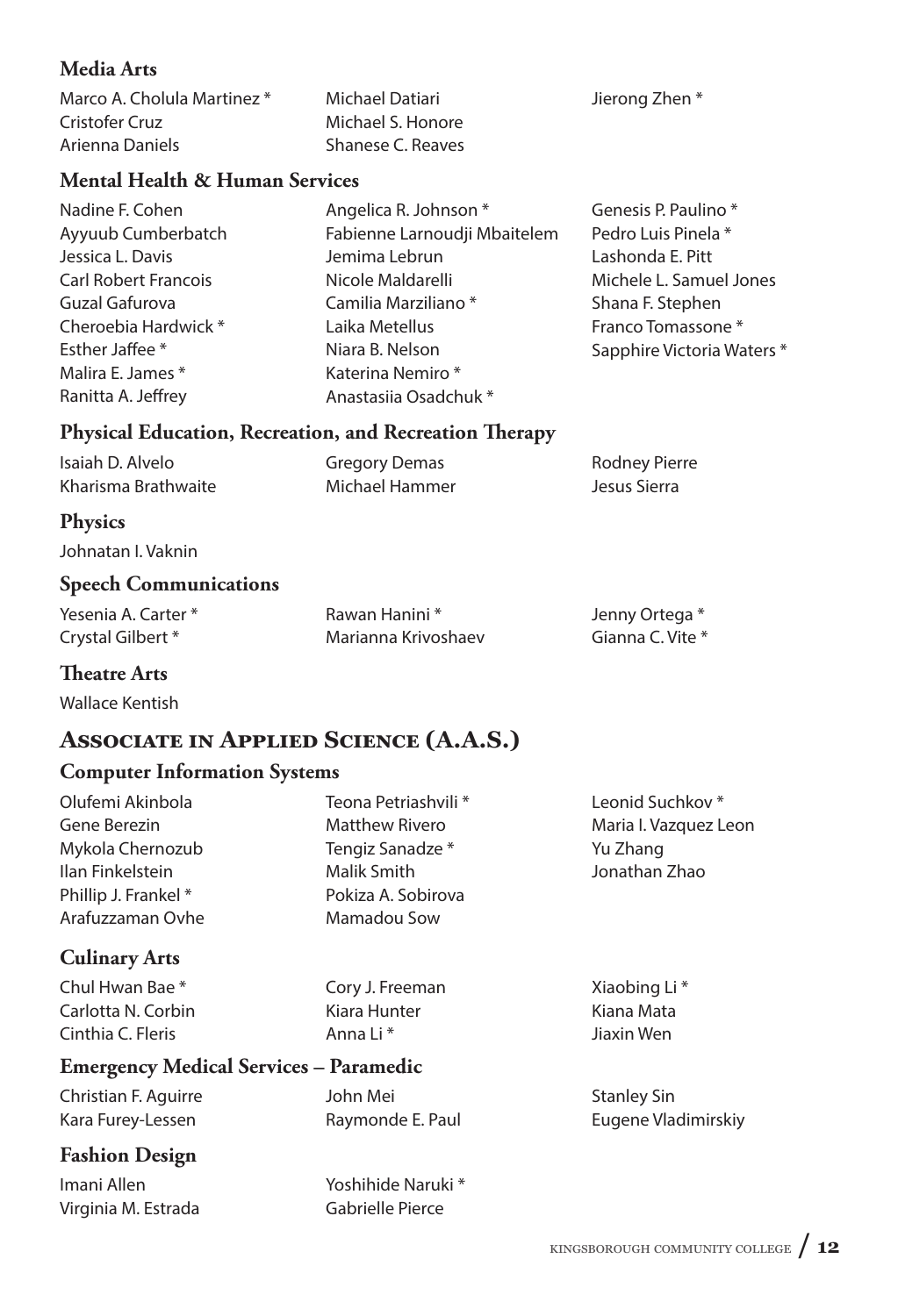# **Maritime Technology**

## **Nursing**

Richard King **Stacy Marie McKelvey** \*

| <b>Nursing</b>                                                |                             |                              |
|---------------------------------------------------------------|-----------------------------|------------------------------|
| Maria Andronova                                               | Sue-ann Lawrence-nelson     | Vanessa Donna-Maria Richards |
| Ortal Arusi <sup>*</sup>                                      | Yelena Levitskaya           | Keisha C. Rougier            |
| Igor Basistyy *                                               | Anna Lihacheva              | Yuliya S. Rudenko            |
| Katherine Benyaminova                                         | Wenrou Lin                  | Lilit Safaryan *             |
| <b>Eduard Bronivetskiy</b>                                    | Nicole E. Lopez             | Ashura Safi                  |
| Isaias S. Bruno                                               | Maria Matyar                | Nagat Saleh                  |
| Rivka Chaimowitz *                                            | Danielle McTigue            | Stephanie Santiago           |
| <b>Wenqiang Chen</b>                                          | Alla Mezhberg               | Kateryna Semenova *          |
| <b>Esther Daklo</b>                                           | Sherifat O. Musa            | Ilana Shata                  |
| <b>Deliah Edwards</b>                                         | <b>Nigel Myers</b>          | Keren Shimonov               |
| Rivka C. Eisner *                                             | Shanika Nagy                | <b>Diane Simmons</b>         |
| Elvira Fatykhova *                                            | Kara Lauren Narcisse        | Anna Sokolova *              |
| Phillip M. Gilgeours                                          | Zarrina Nasimova            | <b>Tamar Thermidor</b>       |
| Mariana Grama                                                 | Malika Nasriddinova         | Cemone D. Thomas             |
| Caitlyn Gray                                                  | Doinita Necoara             | Valory M. Torres             |
| Myleen Venus Hernandez                                        | Faith J. Newman             | Zonika Alicia Tracey         |
| Mariia Kaftanova                                              | Tsivia R. Ovadia            | Destany I. Vines             |
| Khalimaoy Khamidullaeva                                       | Marina Pak                  | Kristine W. Wyllie           |
| Jasmine Khass                                                 | Tracy Permanand*            | Javlon Xaydarov              |
| Mariia Konrad                                                 | <b>Tanika Price</b>         | Olga Yakovleva *             |
| Leasia S. Landrum                                             | Donnamarie Recco            | Ekaterina Yuldasheva         |
| <b>Office Administration &amp; Technology</b>                 |                             |                              |
| Anakaren Escobar                                              | <b>Baron Man</b>            | Joanne Walcott               |
| Aileen Liang                                                  | Gabriela Martinez           |                              |
| <b>Physical Education, Recreation, and Recreation Therapy</b> |                             |                              |
| Jayleene R. Delgadillo                                        | Erica Leigh *               | Mikel Shehata                |
| William E. Evans                                              | Mena Shehata                |                              |
| <b>Physical Therapist Assistant</b>                           |                             |                              |
| Michael A. Albanese                                           | Igor Bosin                  |                              |
| Polysomnographic Technology                                   |                             |                              |
| Allison J. Campbell                                           | Elvis E. Okwuoha *          | Mustafa Uddin                |
| Jun Mer Cen Mo <sup>*</sup>                                   | Mayrudina Simeon            |                              |
| <b>Retail Merchandising</b>                                   |                             |                              |
| Joseph R. Modica                                              | Zarina Mustafaeva           | Adrianne G. Stewart          |
| <b>Surgical Technology</b>                                    |                             |                              |
| Lindzey Alexis*                                               | Nafisa Mohammad             | Gifty Tellewoyan             |
| Victoria F. Dray                                              | Andrea Peralta              | Mariana Tsymborskyy*         |
| <b>Gregory Harris</b>                                         | Tatyana Rabotneva           | Connie L. Turley *           |
| Oksana Kovach                                                 | Miguela Sara Rojas Jurado * |                              |
| Valentina M. Meyers                                           | Altynai Sydykova            |                              |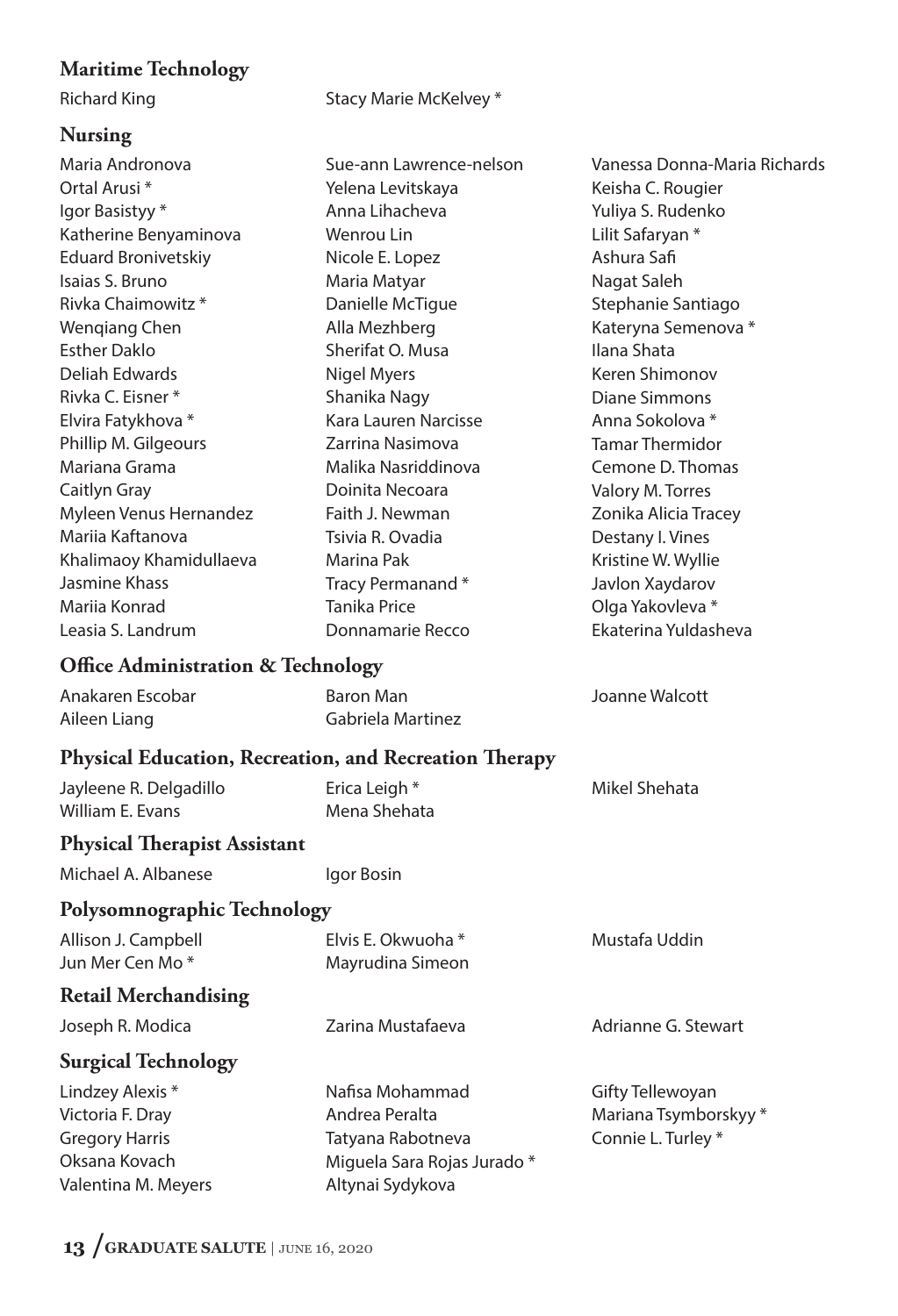## **Tourism & Hospitality**

Catherine D. Alvear Lisa Arcos-Pratt \* Salome Beshidze Natonia S. Cazaubon Janelle M. Debellotte Janeve V. Howell Amanda Reis Joe Rebecca Joseph Jimmy Li Ashley Lorenzo

Danny Szychtel Shakhlo Toshpulatova April Williams

# **Website Development and Administration**

Arita Muhaxheri \* Vasyl Yakovishak

# **CERTIFICATES**

# **Maritime Technology: Marine Mechanic**

Brian J. Markovitz

**\* With Honors:** Students who graduate with a cumulative GPA of 3.50 or higher receive this notation on their diplomas.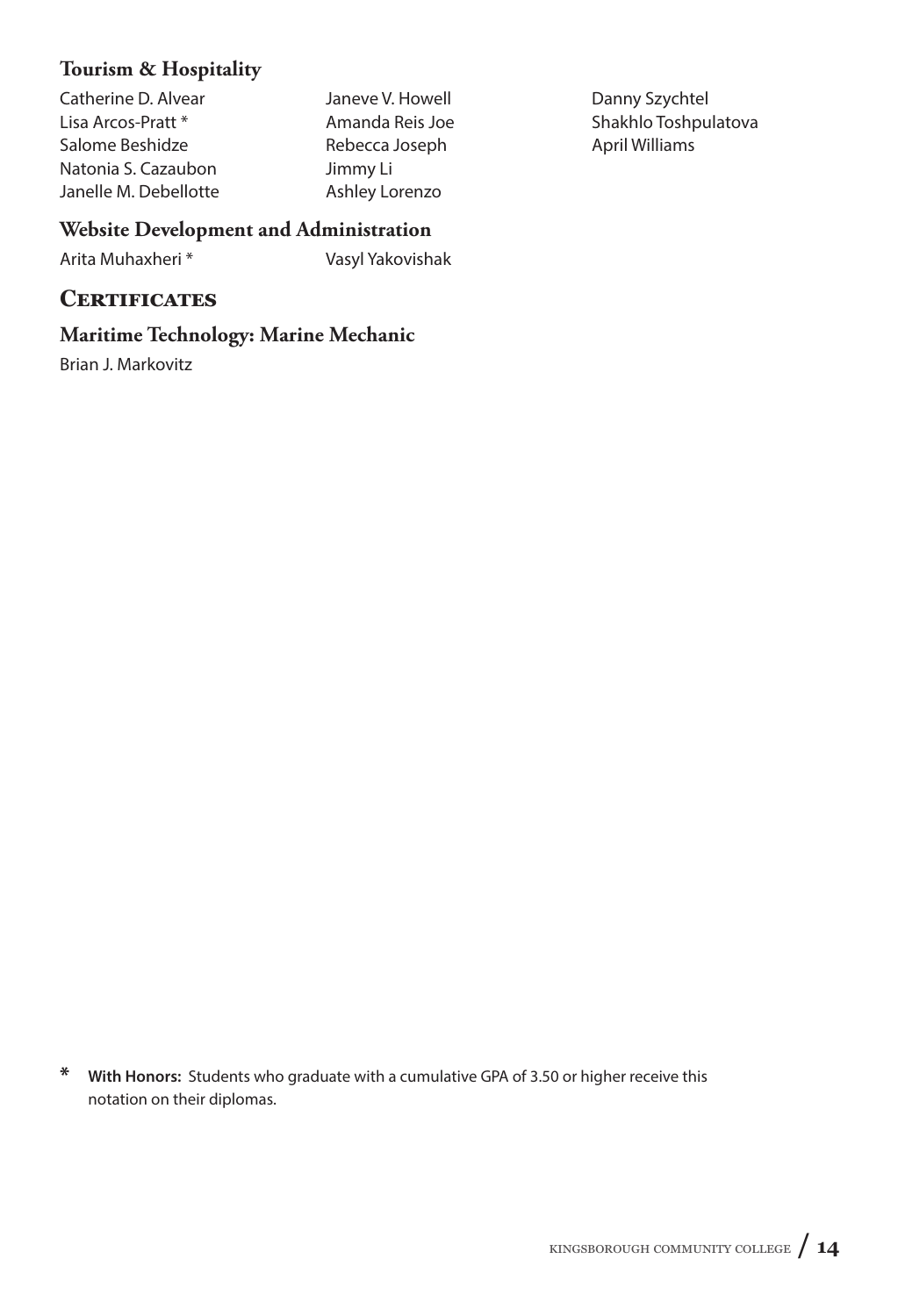# **DEGREE & CERTIFICATE CANDIDATES | CLASS OF JUNE 2020**

# **ASSOCIATE IN ARTS (A.A.)**

## **Criminal Justice**

Janine R. Acciarito Brenda E. Aguilar Gloria Ahuatl Makhmudjon Akhmadov Jennifer Alarcon Delvar J. Alcime Waqas Ali Tonya D. Allard Abdulrahman Alsaadi Alexis R. Anderson Benson Arecius Tugbanur Ayaz Yan Babakhanov \* Amadou B. Bah Idelisse Banos Edgar Barbosa Shane T. Barnett Donatella M. Bavaro \* Edward A. Bejaran Kevin Bobadilla Alexander Boguslavskiy Vladyslav Boiarskyi Zachia C. Britton Juan C. Caamano Blas \* Zeynep Caglar Xavier Cardew Brian Chae Emely K. Chavez Emmett Chen Tori T. Cole Mariah Conyers Kevin D. Cordero Rubiano \* Edgar J. Corona Luigi Davi Lyanyse De Leon Carls M. Desravines Miranda Didberidze Alexa Diyarza Kianna Y. Dominique Luis Duman Irini Duni Gloria Farley \* Brianna R. Figueroa

Thalia I. Flores Joel A. Fred Jerry Garcia John Garcia Lawrence George Skyler A. Gibaldi Ketino Giorgishvili Tasheika Gordon Ashley G. Guerrero Giavanni Gurley Umme Habiba Daisy Hernandez Jose Hernandez \* Raymond Hernandez Roma Iftikhar Marie Kenia Jean Yuxuan Jian \* Samora Johnson Rahim Khan Dawayne M. Kingston Tatsiana Kisel \* Polina P. Kobtsev \* James Lassen Kevin Latorre \* Falon M. Legendre Brooke Lendino Jessica Lomas Katrina Louis Cecil Lovell Michael Waikit Lui Ashley V. Molina \* Thalia A. Monserrate Elizabeth Moreno Nely Moro Ilhom M. Muminov Thomas J. Nelson Hope Newman Timothy Nolan Kervens Noze James Olu-Ojo Roodmyla Oneell Jasmine Alexis Ortiz Jonathan Ovetskiy \*

Lisette Owolabi Danielle Padilla Kesli Pasho Sommer L. Passalacqua Ezra L. Pean Marthaline Pericles Britania R. Phillips Ryan J. Phillips Mckenzie Pierre Brittany Preziotti Shakur Raphael \* Nina Revazishvili Maria A. Rocha Aaron B. Rodriguez Favian C. Rodriguez \* Dana Rolon \* Sean M. Salmon \* Nektaria Samkharadze \* Jadir H. Sanchez Tiana Sanchez Matthew Seecharan Jenifer Serrano \* Natasia M. Shannon Allen Shumunov \* Cardell Jimmy Sulker \* Amanda Sultan Tania Sultana \* Konrad Switaj \* Haroon Tahir Danielle Thompson Jason Toussaint Lasha Tsereteli Olexandra V. Tsyganenko Jason Scott Turner Safie Umerova Juvaan Uter Hulya Uzuner Nikolin Vangjeli Diana Vargas James Vidals \* Gwellon Vieira \* Shanya M. Welch Shakore D. Whitter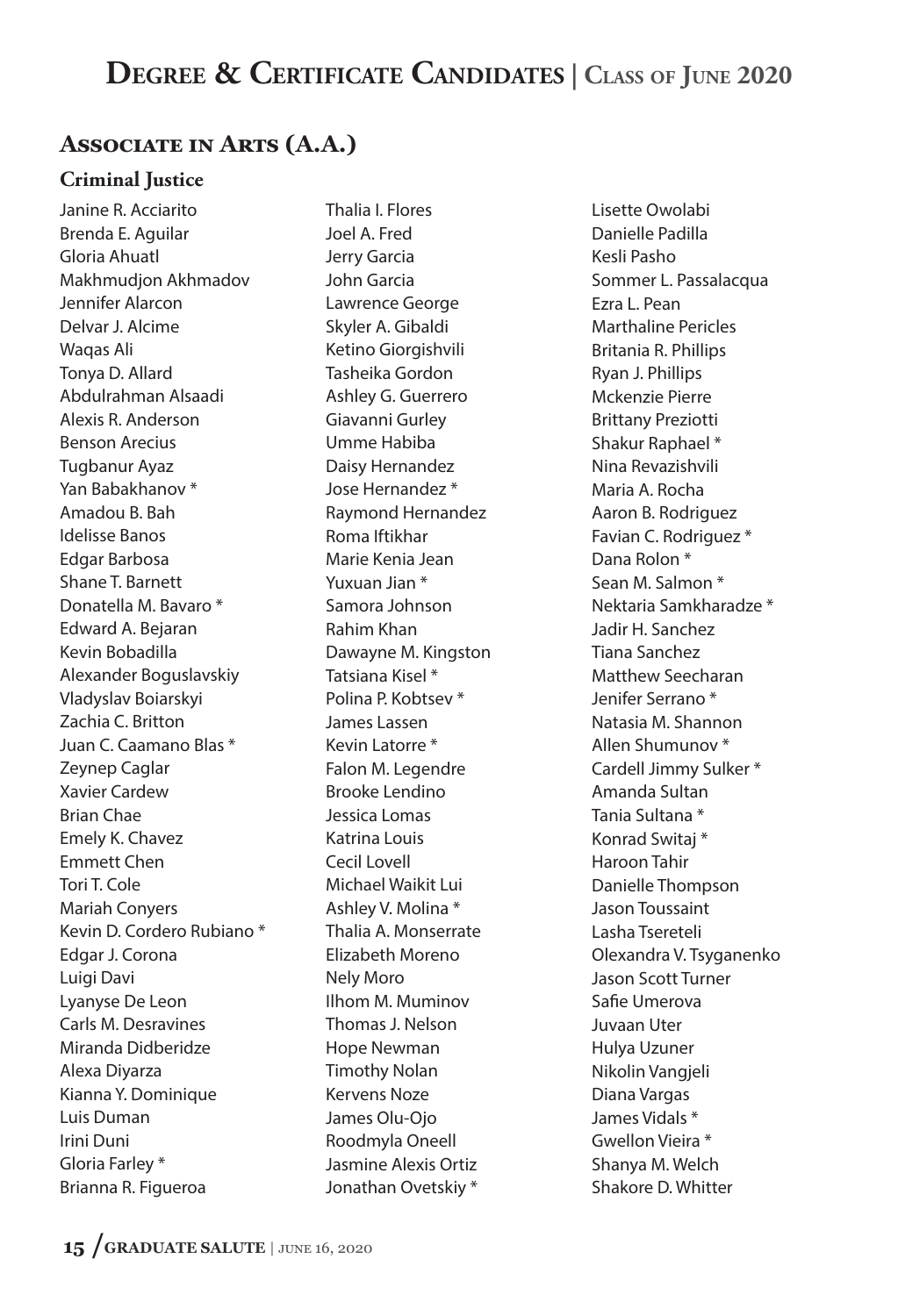Kaliah Tajae Wright Mateusz Wysocki

## **Liberal Arts**

Erin Megan Abdurazakov Syed Ahmad Michael Aizigov \* Gina I. Alameri Huda Alawi \* Lina Alawi \* Natasha C. Alexis Mohamed Algahiem \* Assma R. Alhashdi \* Fathima Ali Saif Ali Muaz A. Alkabass Juliana Ardon Angelica R. Arpino Crystal C. Arthurs Kamila Artikova Parvina Atakulova \* Amadou Ba Saikat Babu Sabah Badri Vanesa Bajraktarevic \* Dana K. Balakirova Rochna Balan Abigail K. Barthelemy Bruno Bavaro Shawana A. Beaton Lev Belyavskiy Samantha Bercy Dalia Bermejo Anne L'Or Mary E. Biaou Samuel Be Bly Amna Bokhari Rita Boshnjaku \* Jaleesa Bowen Tyrese J. Boyce-Marcelle Ashley N. Brown Jahnel N. Brown \* Chrisyanna Buckley Tatyana Campbell Steven Campos Alejandra Castro Natalie A. Cepin Rimma Chakhalyan Naomi L. Chambrie Sheetal Chandraiah \* Jean Baptiste Charles

Mihail Yudanov Jesus Zacarias

Saqib Chaudhary \* Erika Chavez Henry O. Checo \* Kevin Chen Bilal Choudhry Fathima Chowdhury Alisha A. Clarke Lionel Clarke Annemarie Clerville Kemberly Coby Joy Cohen Shlomi Cohen Antaki \* Francis M. Colonna Sabrina M. Conte Sabrina E. Costa Julian Cumberbatch Howard Davidson Noor Dayem Greisy F. De La Cruz \* Asad M. Dehllu John C. Della Pietra Anna Demine Martine Desir Vanessa Destefano Abdoulaye Diallo Aminata Diallo George Dominguez Damien Nico Dooling Ophelia Dotting \* Ryann P. Duffy Hawa Dukuray Yotonda Edmund Jessica A. Edobor Amir Elmenshawy Ziah Estrada Brianna E. Evans Patricia Evans \* Joseph Fagan Noura Farrag Jean R. Favard Alina Felipe Paul E. Fellows Junqian Feng Kevin Feng Wu Maria M. Ferreira Matthew Figueroa

Sonia Finkelstein \* Amberlyn Flores Malicia Fong Ria Elizabeth Forsyth Yisroel Friedman Ciara Gallarde Adriana Garcia Daiana Garcia Joseph Garcia Jasmine Garrido Tyrone R. Gayle \* Nijilah Gilmore Anna Giubileo \* Joseph Goolic Suzanna Gorodetskiy Grace Grant Yulia Grebeneva \* Carl Guillaume Vanessa Guirand Evan A. Gutierrez Sherif M. Hafiz Sarah Halwani Shohmansur Hamdamov Dionne Hamilton Asia Harris Jaiyah Nakayla Alexis Haywood **Braithwaite** John Hazelton Mengying He \* Irma Heco Rodeline V. Hector Tatiana Henriquez Celis S. Hinds Davion D. Hinds Kalique Hinds Zakee Naim Holmes Grace Huang Jing Yi Huang Jennifer Hueyopan Kayla Hughes Fanni Hung Feng Sabah Hussain Khaydar Ibadullaev Rakhano Ifraimov Zainab Ilahi Madiha Iqbal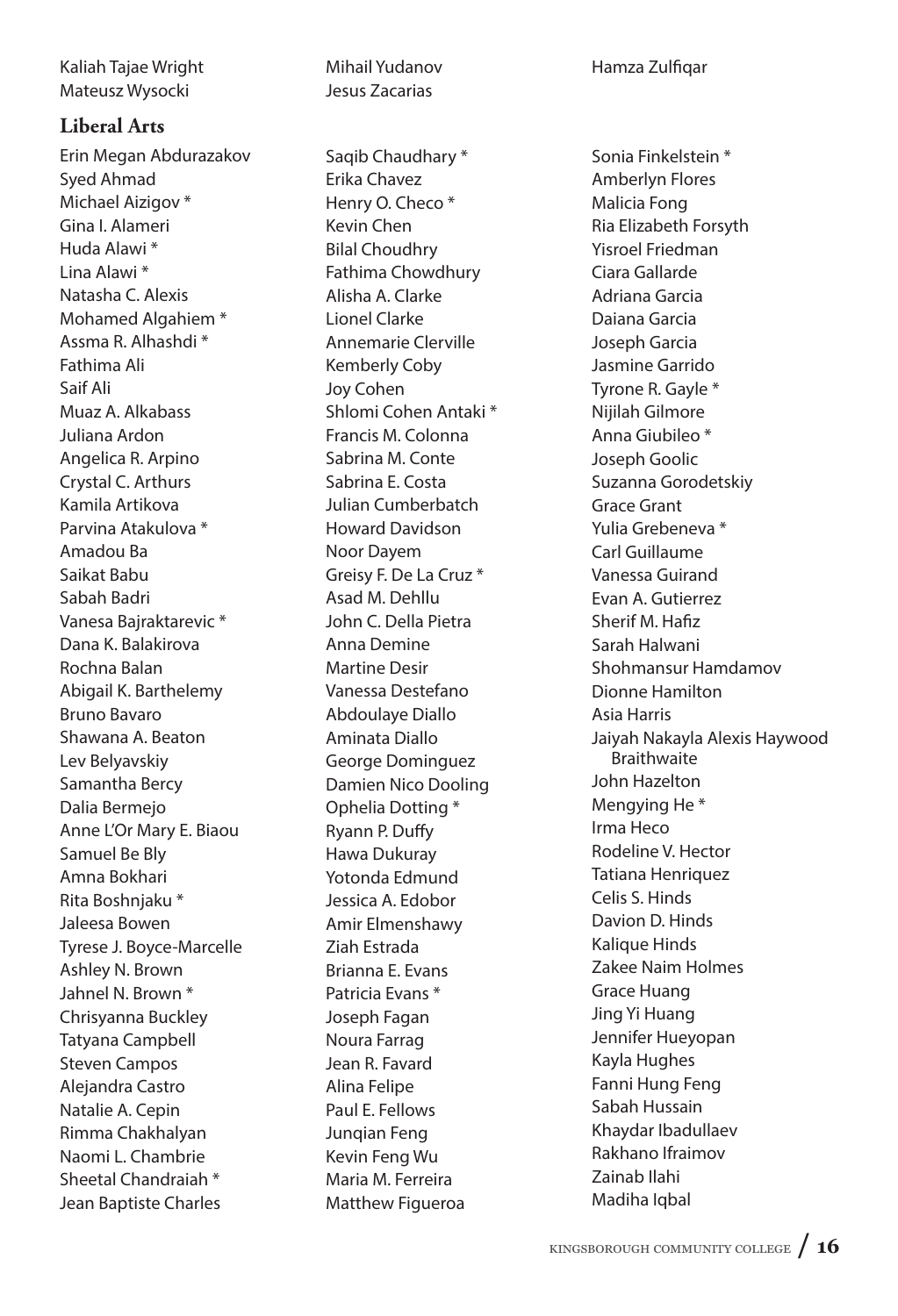Nicholas Ireland Shereese V. Isaacs Arissa Y. James Kyle E. James Amina Janjua Beverlyne Jean Nahomie Jean Baptiste Yvesrose Jean Jacques Moykenley Jecrois Franklin Jones Queenajia Jones Steven A. Jones Joshua Jorge Briana R. Joseph \* Kerwin Joseph Madoche Joseph Kate Juarez Rosas Tiranke A. Kaba Albano Kalluci Umad Karim Nassima Karroum Alex Kastner Simraniit Kaur Koumba Keita Jenelle N. Khalaily Rimsha Kharal Nigina Khodjakulova \* Munira Khoshimova \* Mekhribon Khotamova \* Saddecky King Andrey Kirsanov \* Jason Kohavi \* Anna Koltsova Jimmy Kong Inna Korban Tetyana Korostil Maria Kostyk Beata Koszyk \* Artem Kovtun Karolina Krekora \* Michelle Paulette Krichevskiy Chrystyna Kucenko Dawn Marie Landro Jason D. Latchman Chumani A. Lavaud Andre B. Lawrence D'Naja Lawrence Scott Le \* Dennis Lee \* Jih W. Lee

Seelian Lee Jaleesa S. Lester Jeremy Ying Leung \* Charilee Lewin Nisha Lewis Mario Lima Joyce Lin Hilda A. Liriano Cherry Liu Christian Lliguicota Lauren Lopez \* Michael Lopez Nick A. Lopez Francesca E. Louis Jean Joseph Lugo Andrew J. Machalani Dolores Mack Basit Malik Ariel A. Malka \* Jared Mallon Nishad Mannan Alex Martinez Diani Martinez Elvia Nicolle Martinez Castro Kellie M. Marty \* Oksana Matiko Aaron Maximilien Menaged Christopher G. Mayrose \* Syed Mazhar Simon D. Mcaleney Serena A. Mcdaniel Jaime Mcfarland \* Sharon E. Mcknight Tonlyna F. Mcnair Bryan A. Medwinter Jia Li Mei Alyssa M. Melendez Aundre Mignott \* Manisha Mohanlal Destiny Molina Lorraine M. Molina Md Abidur Mollah Merline Momus Shaquowri Montgomery Antonio J. Morales Jesus A. Morales Tatiana Marisa Morales \* Ashley M. Morgan Camron Morgan Sameisha Morgan

Iryna Moysenovych Ashwaq S. Mozeb Rusheka Murray Haris Nadeem Anthony Narvaez \* Antoinette M. Narvaez Daniel Navrotsky Shakir Nawaz Zuleyha Nazhmudinova Cardyine Nelson Navio Ng Chad K. Nicholas Joseph E. Nieves Jessica Novella Maya Oblocki \* Joshua Ocasio Emilia Ochnicka Lidiia Oleksyshyn \* Toni Maya Oliver Tiffany I. Ortiz Xavier Ortiz \* Rabia T. Osman Mario C. Pagliuca Victoria Pagliuca Yuriy Pavuk Ruth Debra Peer \* Yesbel Peralta Isabella Pereira Fyodor Perelman Alberto Perez Yael Pinhas \* Aristotle K. Pizarro Brandon M. Policastro Kenyetta T. Powell \* Matthew V. Prestera Matthew T. Previl \* Domonique A. Pringle Cekenya C. Pritchard Heba Qayoom Jeniffer Quevedo Vargas Charisa Quinonez \* Viktoria Radkevich Samir Radoncic Zeeshan Rafique Mashaal Z. Raja Ambar Ramirez Rimsha Rani Ida Ratut Effie Laveti Reaves Tenesha Reed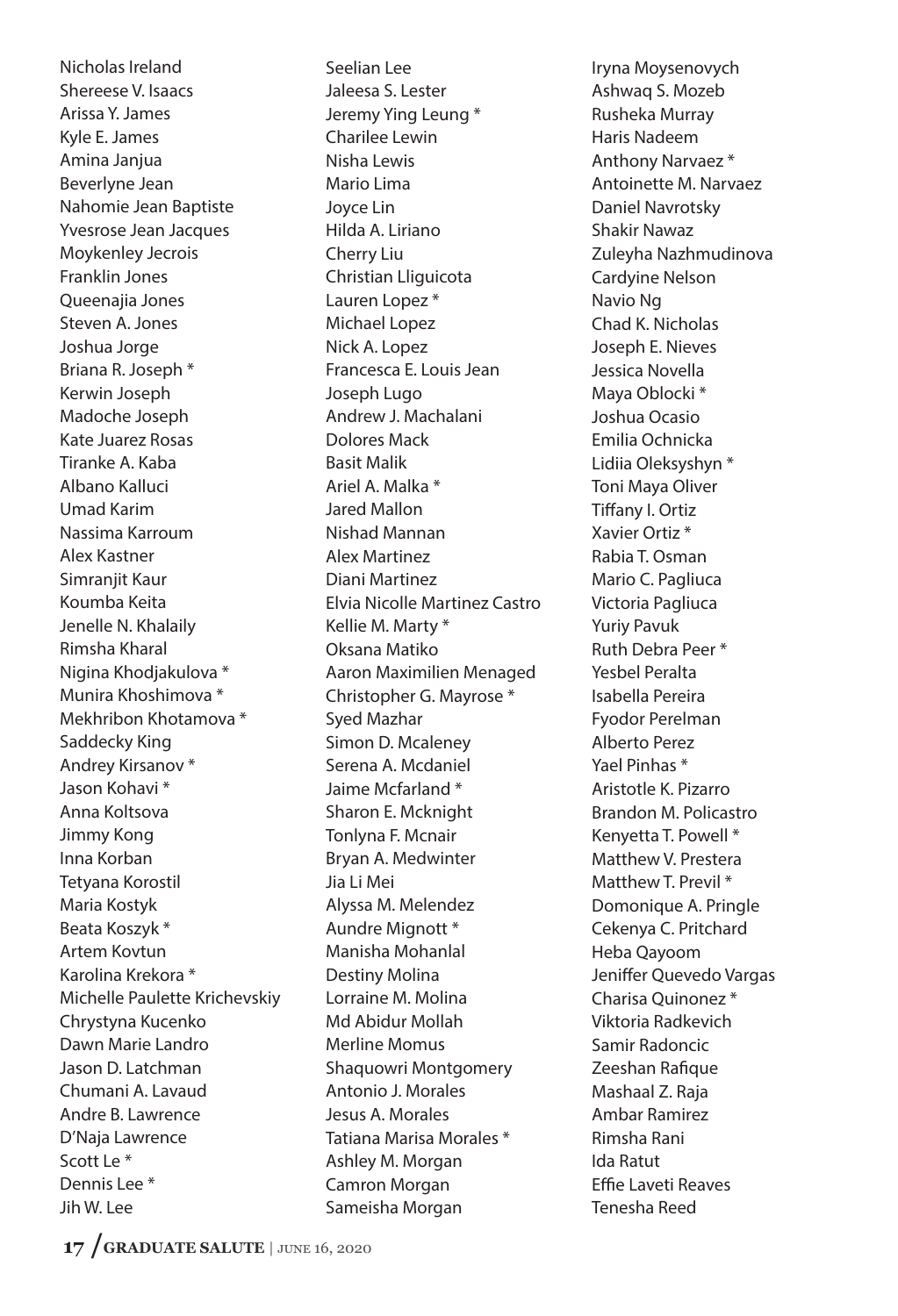Bethany Reyes \* Catherine S. Richardson Joseph A. Rinaldi Felicita S. Rivera Matthew Rivera John Rivers Kim Roberson Kadeem K. Robinson Randolph A. Robinson Christopher Rodriguez Joseph A. Rodriguez Janielle Rogers Diandra Rojas Mark A. Roman Vanessa Romelus Emmanuel Rosario Stephany Rosembert Niani S. Russell Shamel K. Russell Zarrina Rustamova Fariza Safarova Martin Luther S. Saintilma Farhan Sakib Jose M. Salamanca Latoya T. Samuels \* Kasandra Sanchez Shirley J. Sanchez \* Andrew Santana Antonio Santoro Saim A. Sarwar \* Mark Sasunov Uzma Sawar Hasan M. Sayoun Shawn Schand Nicole T. Scherillo Audrey L. Scott \* Isis D. Scott Zyonna K. Scott Eren Serpin \* Sandra Shabashkevich Naseem Shahbain Reeda Shahzadi \*

Aleksandr Shamailov Sana Shaukat Jihad Shelby Mohammed Shihadeh Michelle Shnayder \* Mitchel Shnayder Richard F. Shodolamu Cheyenne Short Jason A. Shuaib Jacklyn Smith Kenya R. Smith Alex Sobolev Steven Sollaku Nikoloz Sonishvili Linda Sorkin Leah Sosa \* Jovanka M. Soto Herbby St. Fleur Jessica Staniszewski Nia Stebbins Ariel R. Stewart Delicia Stewart Shaquille Stewart Richard Stubits Virginie Syllas Abdul R. Tahir Rashpal S. Tak Fedoua Tarfi Ozhan Tastaban Nicole R. Tekulve \* Jimmy Thai Harviette Thomas Sabina Tillyaeva Paola C. Tiu Garcia Sandra Tlapanco John Tolba Lizehydi Tomay Isha A. Tomlinson Carolina Toxqui Quinn Tramontano Peter Trebinski Tiffany E. Truss

Chi Ngai Tse \* Ilya Tsiperman \* Khatuna Tskhadiashvili Ravshan Turaev Hessam A. Ulay Maria Ulfah \* Dilara Unyuruten Inessa Uvaydova \* Kristy N. Valdemar Gaspar A. Valle Kaitlyn Vaquer Nicole A. Varone Aleksandr Vaydenfeld Daniel Velastegui Jonathan E. Velez \* Patrick Villefranche Cristina Maria Vincenty Michelle M. Vinter Trung Vuong Lequann W. Walden Tristen J. Walker Jasmine Wallace Eric Watkins Andrew Weber Edith White \* Ceceilla M. Williams Rahim N. Williams Tymere Wilson Jaida S. Wooden Arda Yaman \* Merica Yax Aqeel Zahid Mohammed Zahid Bryan Zambrano Vladlena Zaritskaya Jacky Zephirin Jonnathan Zuna Largo \* Justin Zuniga Matilda A. Zuniga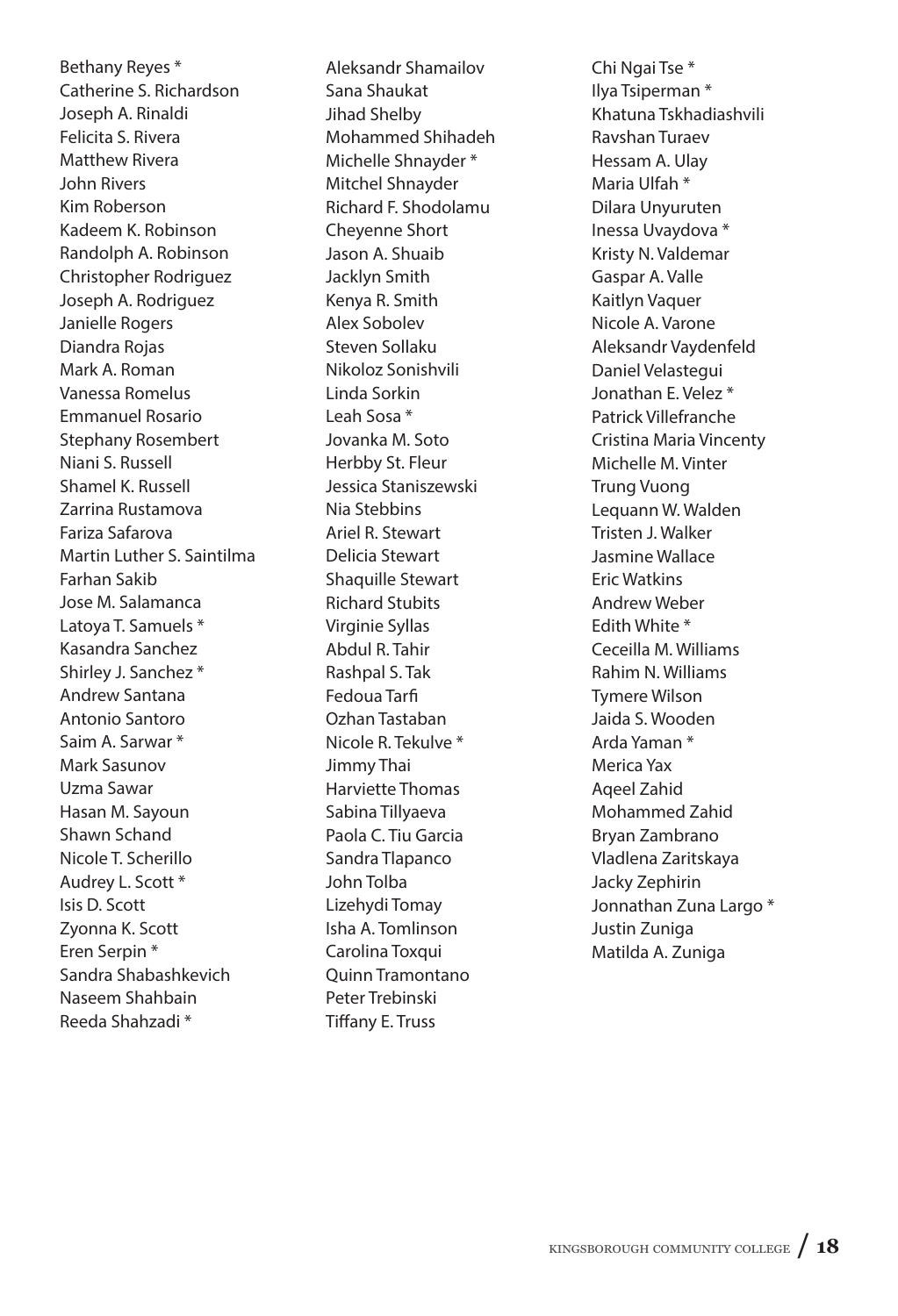# **ASSOCIATE IN SCIENCE (A.S.)**

# **Accounting**

Brianna Alvarez-Sosa Omar Ammar Raja Hassan Ashraf Malika Azizova Dimitry Barthelemy Neda Beko Christopher Blake Briteny N. Brown \* Sherri-Ann S. Brown \* David Cesar \* Kenny R. Chaplin Kyla E. Collins Lianzhen Cui \* Natalie Dejesus Raymond Duhaime Mohamed Fellahi Andre Fuller \* Latoya Fyffe-Keeling Moshiach Elazar Gavrelov \* Lieth S. Ghrouf Caleb Goosby Eniko Gyongyosi

# **Biology**

Jayalath B. Adikari Rallage Abdo F. Alassar \* Nasim Alawdi \* Abeer Almahtar \* Natalia Annikey Jovanny Arceno Yara H. Awadalla \* Jaweria Bakar \* Umer Bashir Rejoyana Begum Aqeela Bibi Quratulain Bibi Christal Carrillo Jeffrey Celis Jason Cheng \* Roma Christian Farangiz Eshonkhujaeva \* Alena Fatima \* David Gonzalez \* Asifa Ijaz \* Stephanie Jean-Pierre Khalin S. Jefferies Tiana Mary Joseph \*

Joseph M. Habert \* Donghong He \* Jia Hua Huang \* Javeria Imtiaz Md M. Islam Guncha Kavak \* Rukhsar Khan Sarah Lahori Xing Lin Saheba Lokhandwala Ralphio Louis Ghizlane Mamouni Houssam Moussa Sarvinoz Mukumova \* Ayah Musa Ahmed Kassim Daifullah Musaid Dilyara Muzafarova Tony O'neal Bakhodirjon Pardaboev Lindsay M. Perez Eduardo Perez Martinez Emmanuel Quintana

Nora Kaid \* Fatima Kataria Aleksandra Kocherga \* Kursiyabonu Komilzoda \* Jackie Y. Lee Andrew J. Levy Vanessa P. Lewis \* Kenneth Lopez \* Kenisha Lynch Samantha Marin Amaris Mattos Sigalit Migirov Arielle L. Miller Sherleen Ng Fariza Norova Ashley Oguisten Elena Oprea \* Funmilayo Oyelaya-Jones Daniel Paparelli \* Felicia E. Patterson Alina Pelovych Gabrielle L. Poteau Lola Rakhimova

Parviz Radzhabov Md Nurul Islam Rakib \* Dilnoza S. Rikhsieva Yuting Ruan \* Bahija Serhani \* Muhammad Shahwaiz Dildora Sharifova Marufion Sharofov Jinqiao Situ Peixian Tan \* Jianlin Tang Tanzida S. Tisa Katherine Torres Mariela Torres Gia Duc Tran \* Kutlimurod Uralbaev Glenn Ahn Villanueva Anna Wu Runbin Wu Xiu Yin Wu Pakfee Yun Kenny Zheng \*

Destiny Ramirez \* Anastasia Rychkova Ayah M. Saif \* Sterline S. Sainvil \* David Sanchez Dora Shimunova \* Prishany Skinner \* Fares Tamara Fatima Tariq \* Luz M. Tehuitzil Devin Anthony Thorpe Elynddy N. Toribio Crystal G. Torre Salvatore Ventrice \* Tracy A. Vidal Fredes Richard Vidals Samantha Viola Sophronia A. Williams Abraham Yusupov Amina Zamir Jenny Zhang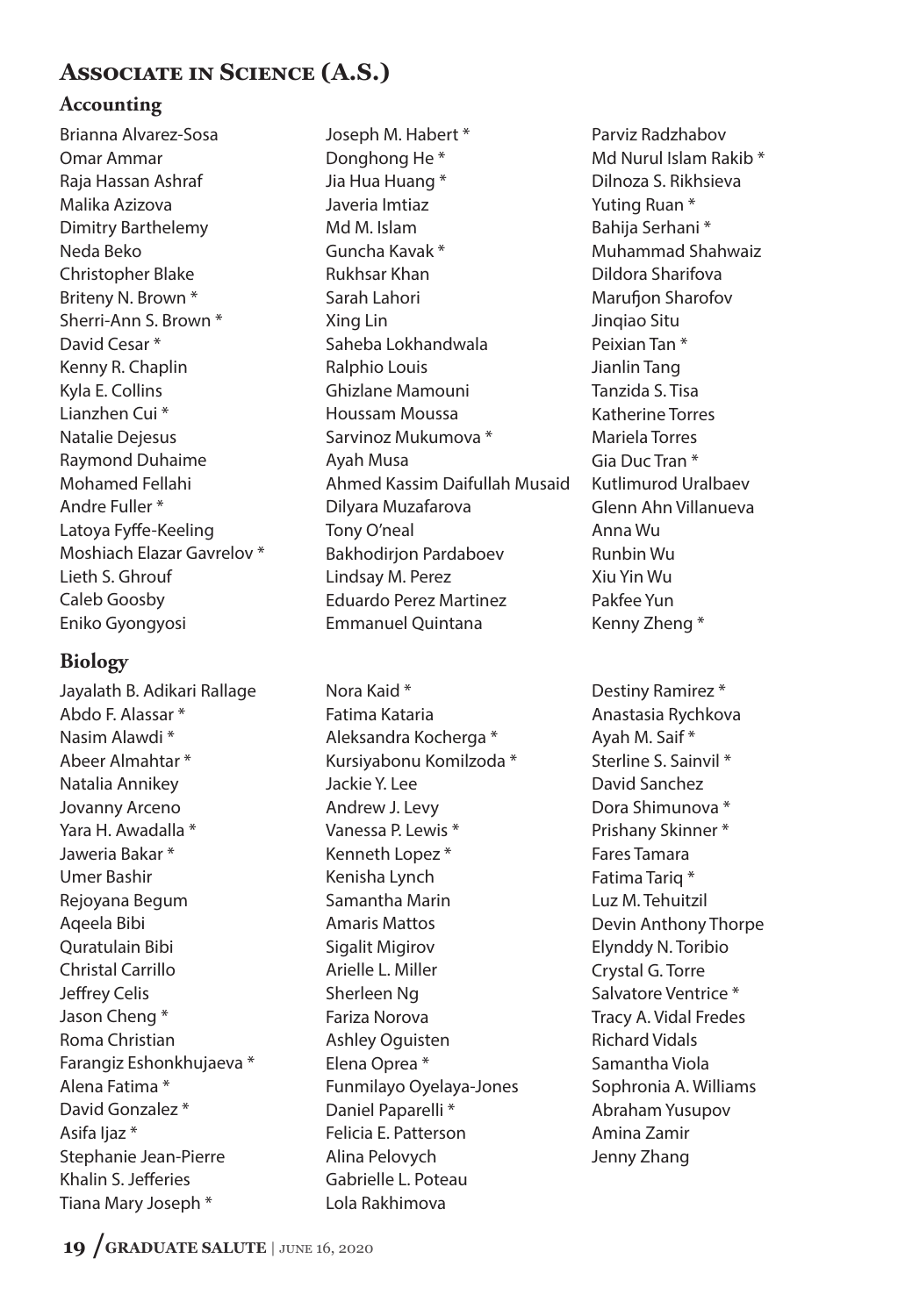## **Biotechnology**

## **Business Administration**

Shokhrukh Abdurakhimov Humas Ali Zeeshan Ali Maral Almazova \* Aisha G. Andall Farida Anowar Ana Asatiani \* Jelissa M. Ayala David A. Baboolal Khunshan Bajwa Nicole I. Ballard Seti Barnwell Steve Beaubrun Hajra Bibi Muhammad Bilal Yitzchok Boord Nechama Gittel Borenstein \* Jevon J. Campbell Eric Chen Qiuqin Chen Zheng Yan Chen Christopher Chillo Dennis M. Chuyeshkov Domenique Cifuentes Gabrielle L. Clarke Esperanta Clerge Arman Coiro Mitchell Colin Jethro Comeau Julio C. Contreras \* Garcia Coq Dwight J. Depradine Mamadou F. Diallo Nadia Elazab Muhammed Elcicek \* Kathleen Etienne Gerlina Fermin \* Marco Flores David A. Fox Gary A. Fox-Nelson Nanyah Franklin Noaman S. Gad Jonathan Garcia \* Leslie Gilyard Jason Gong

Nelson Gonzalez \* Michael Greenidge \* Allen R. Hall Ali Hamza Alyssa Renee Harding Mashel Haroon \* Victoria A. Henriquez Eric K. Hicks George F. Hollman \* Danny Huang Iana Hurieieva \* Saleh Hussein Einschtein Hyppolite Pius I. Ibenegbu Roman Ilkiv Michael Ivanchuk \* Moise Lena Marie Jean Louis Travis M. Johnson Ryan N. Jones Andy Joseph Gerdine J. Joseph Stephan Joseph Michal M. Kaczmarczyk Muhammet Baran Karatas Maksym D. Kaskiv \* Granit Kastrati \* Fariha R. Khan Tangina Khanam Tetyana Kolomiyets \* Lira Kosumi \* Rafael Lagos Stephanie G. Lau David Lee Sarabel Lopez Zeyi Luo \* Hien T. Ly \* Ali Y. Makki Medin Markovic Cavin Mei Vanessa Mejia Mario Mendez Samantha Mendez \* Qasim Mian Peter Mirakov Leslie Mollette

Heyu Ouyang Nation Sultan \* Maria M. Vivas \* Maria M. Vivas \*

Nicole Francis Muega Alis Music Calvin Luis Negron Stephon J. Neufville Jose Manuel Ochoa Ana Carolina Paliotta Michael Palmieri \* Blair L. Parnis Ankit S. Patel Jonathan Perlstein \* Qurat-Ul-Ain Qureshi Zainab Rahman Mohammadraafio Rajpar Hamza M. Rashid Corina Gissel Rauda \* Iselande Remy Mjanna Robinson Mamuka Rogava \* Aurelio Roman \* Daniel Romero Carmelle Saint Surin Jenny Saquinaula Joseph V. Sardar Hassan Sarfraz Eliza M. Saudi Frieda Segoura Latanya Seltzer Anthony Sepulveda Selina Sharpe Jesse Yvonne Sharperson \* Kancha Sherpa \* Ajay P. Singh Ramon Soto Gonzalez \* Mohamed Nishan Srikanth Hydia Steele Holta Stojku \* Jesus Aristides Taveras Guerrero \* Brandon Thomas Dwayne Thomas Bakhtiyor Tokhirov Yulissa Troncoso Parvina Tuychieva Mohammed Aamir Uddin Aleksey Vakulyuk Antonio Vasta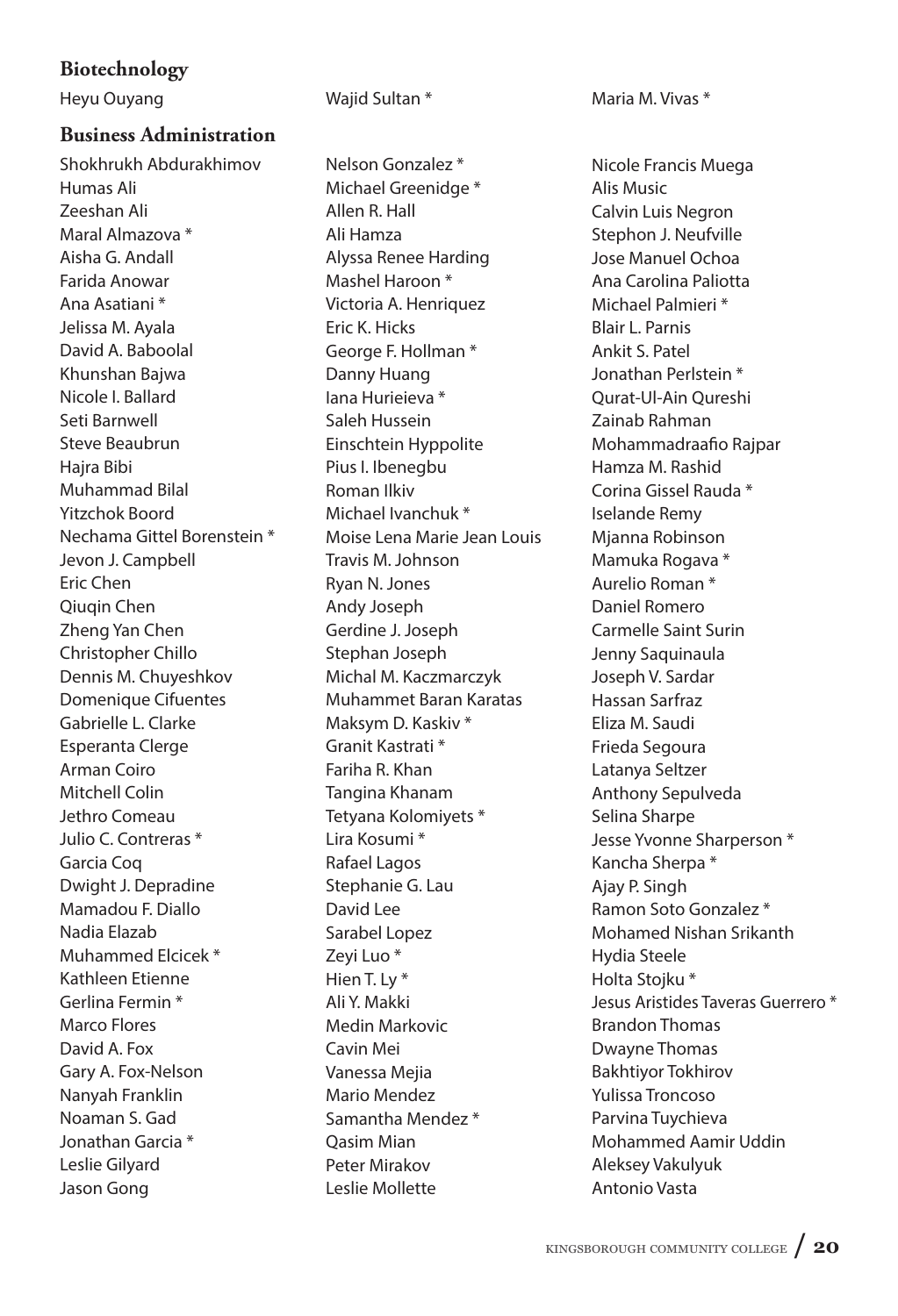Vanessa Vertus Makaila Waldron Cody Walker \* Jerry Wong Miriam Woseley

# **Chemical Dependency Counseling**

Arnold Francois \* Venishia S. James Ksenia Potapova \*

# **Chemistry**

Jun Ye Cai \* Noel Castillo \*

## **Community Health**

Shumi Akter Danielle Anglin Shonette C. Beckles Diana Bonilla Afiya Ettienne

# **Computer Science**

Richardson Andre Tyler Michael Brissett Jia He Chen Genesis Cuadros Moncef Fadili Joshua C. Fox Aaron Garber

# **Early Childhood / Child Care**

Jannah Abdul-Hakim Chabha Admeziem Shama Akhtar Anasthasie Antoine \* Tayesha Archil Sheba T. Baptiste Sydney M. Blackburn Linda Coeur Jocelyne Diaz \* Ilona Didyk \* Ronelle Dyer Dafca M. Estain Yesica Gonzalez

# **Earth & Planetary Sciences**

Emily Morrissey

Tia Hill \* Yan Yun Huang \* Amairani Juarez Rodriguez Regina Kemp Tashana T. Lawrence Alisson Lima Stephan Louis Daisy J. Marroquin Esmeralda Medina Esther Merino Eritchka Moise Kristine Munoz

Alyssa Wachman Chevonne F. Watkins Rayvon Williams

Emily Tan Joseph M. Williams

Inessa Royt \* Anastasia St Prix Olga Steinert \* Ruffy Tavarez \* Ebony M. Truesdale

Hua Lin \* Fabien Metellus Anh Khoi Nguyen \* Ryan E. Williams Rui Feng Xu

Nickesha Nedderman Carina Orea Bertina Palanque Dayanara L. Rivas Savannah Romano Farah Saeed Ashley N. Santana Theresa Spearman Yi Mei Selena Su Aylin Vidals Karen Walcott

Shufen Wu \* Yingqi Wu William Xie Evelyn Yan Samantha M. Yearwood

Svetlana Sabourova \*

Michelle Vengerova \*

Masum B. Mazid

Jamie Flynn \* Tedra K. Friday Karenna G. Hunter Marimar Juste Luis M. Morillo

Abanoub Ghali Kristof Glinski Marc Gonzalez \* Dmitriy Grushin Herald Kocollari Dragon Lieu David Lin \*

Alexa C. Gurino \*

Igor-Mikhail-Valentin Glebov

Sally Troise

Kenny Yu Jorge Zenteno Andy Zhang Fung

Alexandra P. Young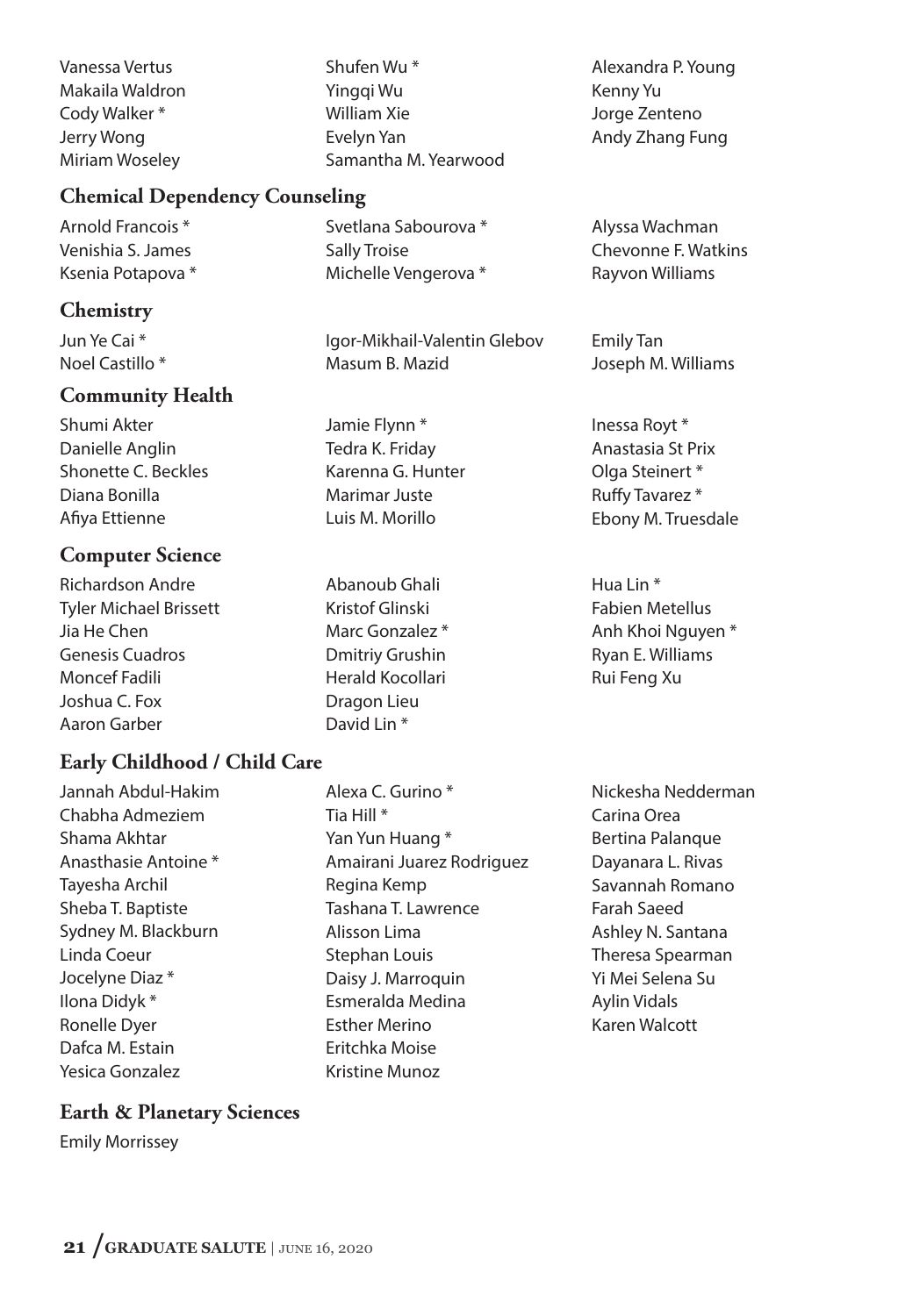## **Education Studies**

Noha N. Alatrash \* Haroona Bashir Magdala Boulin Lisette Bravo Stella Cherepinsky Rebecca S. Chery Denise Diaz Vlera Elshani Lena Emmanuel Erilus Aleksei Ershov \* Kimberly Fachin Tea N. Gill Frances Goldschlager Ailyn Gonzalez Gabriella Greenspan Grace Hernandez Ting T. Huang \* Nahendra K. Innocent Rafia Islam

## **Engineering Science**

Serhii Antonov \* The Beeon J. St. Jean Sean Tubby

## **Exercise Science**

Keenen Alphonso Karl M. Compere Skyler George

## **Fine Arts**

Oceanina Andries \* Joshua Cotilla \* Patricia A. Donnelly \* Rhiana Hart Rheyser C. Henry

## **Graphic Design & Illustration**

Ahmed M. Abdelkhalek \* Franklin S. Baez Christian Batson Iqra N. Bhatti Elizabeth Boychalova \* Tyrese S. Caleb Nicholas Clarke \* Anthony Giacopello \* John B. Giuga Kyanah J. Greaves Shauntaya Harriott

Iqra Khalid \* Benedicte Mahillet Epse Zadi Angelique D. Maloney Catherine G. Martinez \* Kimberly Martinez Linda A. Martinez \* Michelle D. Martinez Karla I. Moncada \* Maddison Muniz Reem Musa \* Cristina Nava-Sosa \* Michele N. Omigie \* Stephany Oropeza Alisa V. Padilla \* Samantha Padilla Viktoriia Palamar Joe Perez Maria S. Pisciotta Samantha Ra \*

Muhammad N. Husain Keon K. Jessamy Maria Valovaya

Sheila Mishan Shawn R. Pettis Alexander E. Reynoso Cristina Rubin Abigail A. Ryan

Le Jonne Horsford Lorraine L. Imir Marcus E. Jack Bill Lemorin Deion Lodge \* Alex Martinez Shytiek D. Mcmanus Liliana Munoz \* Andres Nunez Ethan Ortiz Richard A. Page

Vincent Randazzo \* Jessica S. Rivera Anastasiya Rodchyn \* Olivia Rouse Nadya N. Saeed \* Litzy Salas Anna-lisa Serini Brittany Simon Martin Siquina Victoria J. Smith-Buffoleno Scarlet Pude Sojuaco \* Arta Stebleva \* Elizabeth Tawil \* Jakelin Y. Torres \* Christian Velez \* Linda N. Vu Alexis Wright Diaz Andrew Yang \*

Andres E. Viano Kadeem Watkis

Aleksandra Shvets \* Marissa Stewart Michael Tai Michael M. Torres Vanessa I. Torres

Joshua Polanco Christopher W. Potes \* Kristina Rodriguez \* Fabian Ruiz Ali Sharipov \* Emmanuel St. Germain Jamarri O. Taylor Troy Welch \* Emily Wong \* Christian Wright Ahmed Yafeai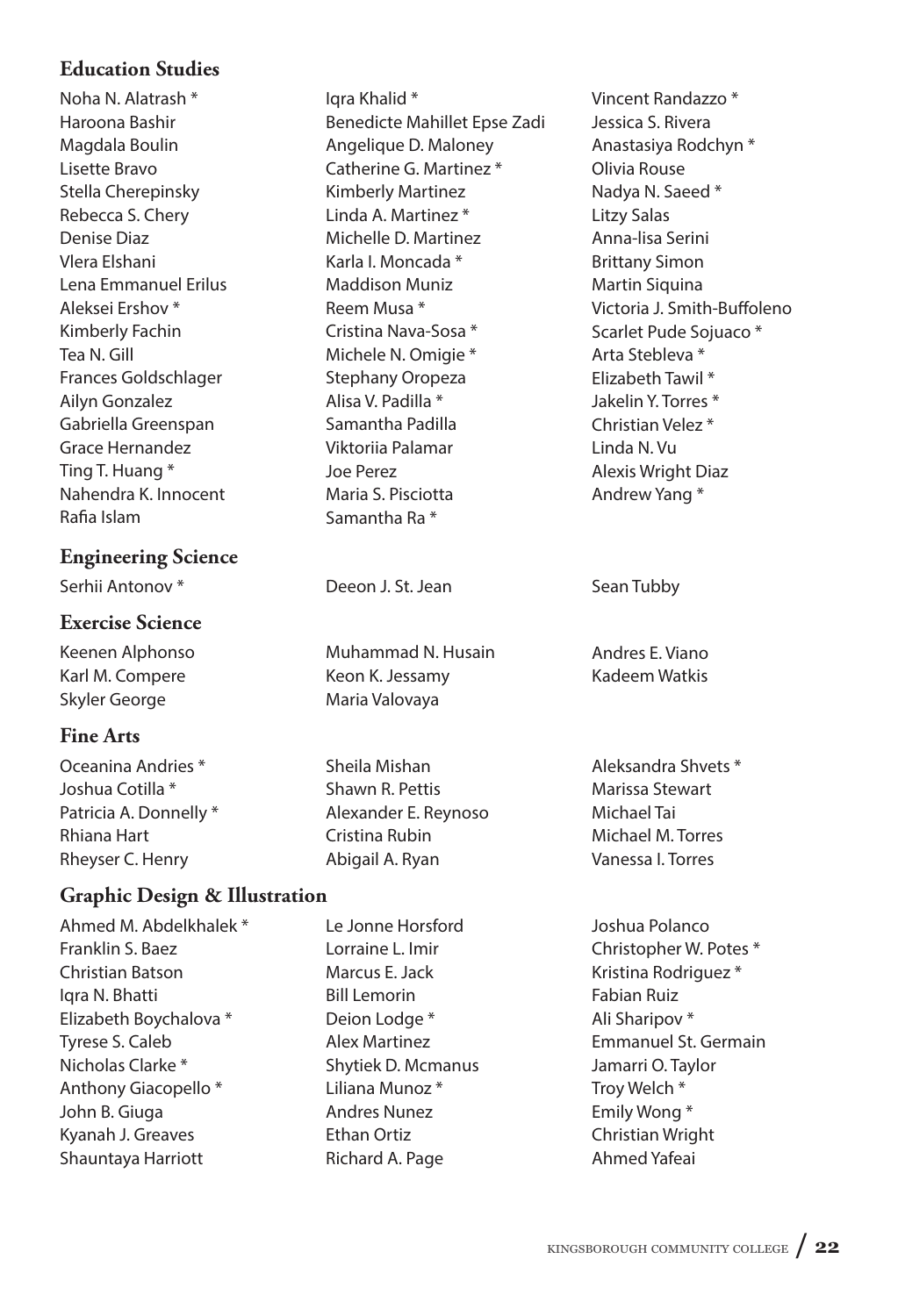## **Journalism & Print Media**

Bielka Aime \* Elijiah D. Calixte Saul De Leon \*

## **Mathematics**

Levi Yitzchak Borevitz \* David Chen

## **Media Arts**

Richard Chin Mordecai Chrem Lorena G. Fuerte \*

## **Mental Health & Human Services**

Hossaenna Admas Abebe Abigail F. Alberto Ayala Chertasha Barnes Melissa C. Benjamin Marely Blanco Jamyica Bonner Nicole Briones Candace R. Brown Tatiana D. Bryan Ann Camille Calvin Wayne D. Campbell Brittany A. Choy Tanaisha Clarke Lela Clement Natasha Das Layla De Jesus Selina Duah Shakhnoza Eraliyeva \* Halimah Esa \* Asli Fraser Melissa Goulbourne Victor Halabani Mariam Harutyunyan \* Abdelrahman Husseiny Augustine Ibeanusi

Brandon Julien Sandarbha Panth Elleisha Richins

Aashir A. Khan Fareeha Saleem

Xavier Gordon Derek Huynh \* Akilah K. Pereira

Khrystyna Ishchenko Jamie S. Jack \* Simone John Ameisha M. Joseph \* Mayleen Layne \* Jonathan Lebrun Ashley M. Lewis \* Jingmei Liang Ivan G. Macias Jade M. Martin Malachi Matin Danielle Maurice Inbar A Maydan \* Abigail R. Mcdermott \* Jahmanee Y. Mcleod Kimora Anise Mcleod Jennifer R. Mizrahi Alanee Morgan \* Jonathan Neale Andrew N. Nipitella Nelida Noel \* Briana A. Owens Marcellus T. Oyola \* Kathleen Pacilio \* Silviano Palma

Cristina Sanchez Pina Ellis C. Santoro \* Nadirah Washington

Yongxing Zhao

Mosa Primo Sean White

Tiffany Paraboo\* Hebazdha Placide Destiny Reyes Inga Roberts Victor Rodriguez Christian J. Sadasy Maya Saget Teisha Celine Samuel Polite Ashley Santamaria \* Khady Sembene \* Olga Smirnova \* Esther Sompolinsky \* Kassaundra Surgener Chasna Thelemaque Johlanda S. Theodore Valeria Versinina Steichel S. Weekes Lori Ann Widlund \* Bernis Clerita Williams \* Raven Woodyard Shira E. Wright Michael D. Yaadar Jada Zephyr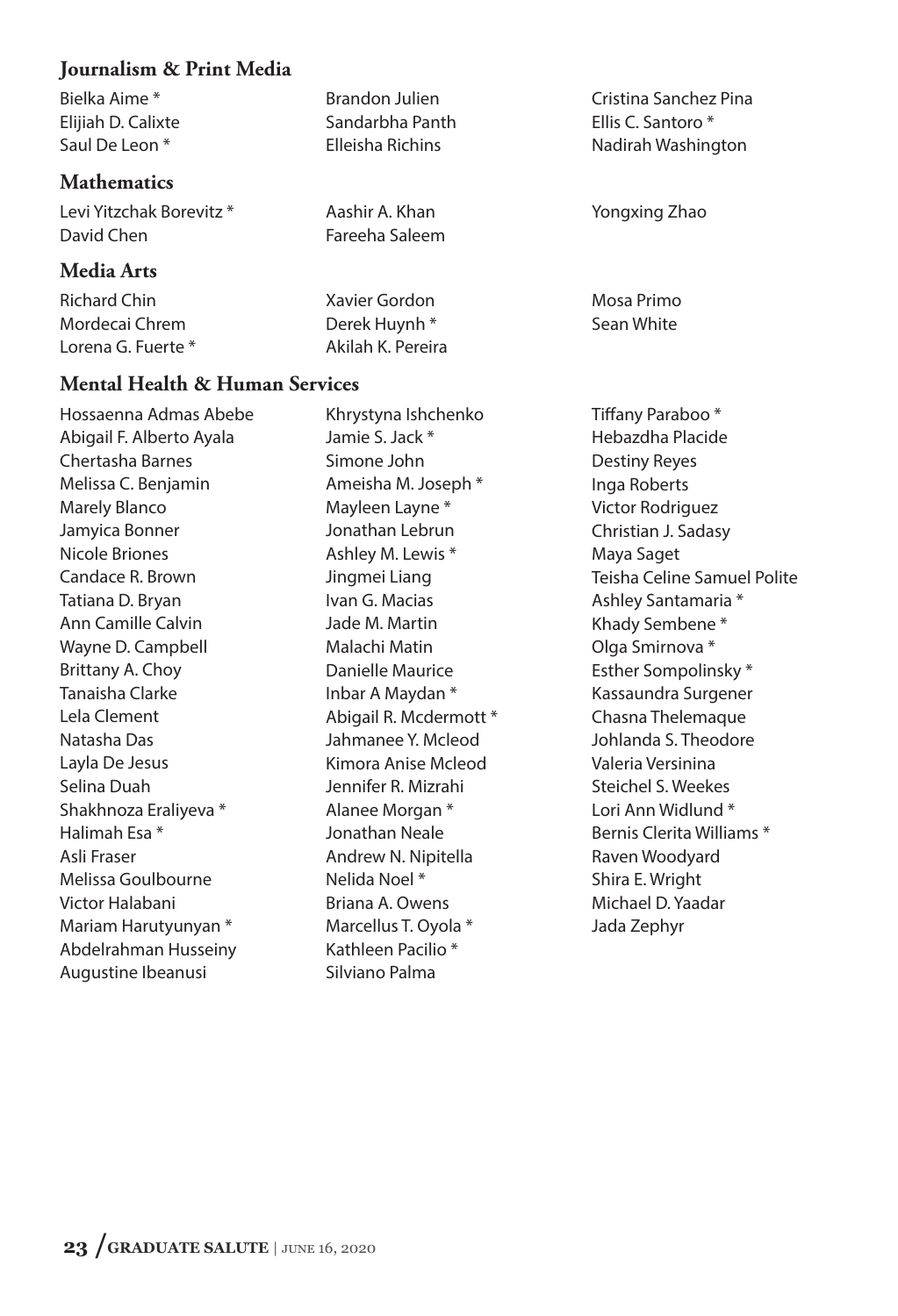## **Physical Education, Recreation, and Recreation Therapy**

| Marcos Antonio Acosta Veras |
|-----------------------------|
| Fred W. Ailon               |
| Edwin Bendana               |
| Michael Fils-Aime *         |
| <b>Margarito Flores</b>     |
| Gestarl Fulgencio           |

## **Physics**

Daina Alexandre Kirk O. Boothe

## **Science for Forensics**

Mariam Ashraf

## **Speech Communications**

Miriam Dauom \* Lillian J. Franco Yvonne Katach \*

## **Theatre Arts**

**Tiffany Aviles** Abigail R. Gallagher \* Darien A. Johnson Jeffrey Laraichi Brianna Larkins

Peter Gancitano Sean Kudel Kinga Kupras Matthew S. Murray Danny Ng Milton Pineda \*

Gloria I. Garcia \* Emmanuel Osei-Agyeman Mark B. Sacoto Marcus Tinglin German Vargas Raheem Williams King Yeung Wong

Deval Wilson \*

| Saniya Kenzhegozina    |  |
|------------------------|--|
| Natalie P. Mosseri *   |  |
| Oleksandra Tereschenko |  |

Irinola Megrelishvili Christopher Mondelice John C. Primavera Lydia Reiph Denzel B. Robinson

Mariana Vasilita \* Valerie Voynova \* Brittany E. Wiltshire

Destiny Melanise Samuel Imani H. Stewart Terri Tirado

## **ASSOCIATE IN APPLIED SCIENCE (A.A.S.)**

### **Business of Fashion**

Justin Holloway Aliyah Jackson Dorrnell O. Sterling

## **Computer Information Systems**

Jett M. Cato Daniel D. Chabi Othniel Chambers Jean Claude D'baron \* Ferneri Febus Steven Frias Alex Grabik D'Andre J. Grant Kunchok Methok Gurung \* Joel A. Hernandez

# **Culinary Arts**

Rafael E. Alsina Teresa Evelyn Baer \* Rosie Bawabeh \* Kristin M. Binda Isaiah Carr Cassandre Montimaire Champenoit

Jia Min Huang Shaukatul Karim Violetta Kastukevich Shahareen Khanom Tristan Andrew McQueen Arslan Munir Mohammad Ali Newaz Artur Nurullin Reion Quamina Hleb Shavialenka

Cecilia I. Chong Wen \* Katherine Escolastico Issac Felix Espinoza Kary Wu Farris \* Lucia Flores Heber O. Gomez Morales \*

Wali Sheikh Ulugbek Tillaboev \* Hamayoon Turyali Ulughbek O. Umarov Michael Vanunu Ekaterina Vasileva \* Russell M. Vinderman Steven Wong Christopher A. Yeninas \* Hao Bin Zhao

Jessica Maida Khalea Milligan Lana Moore \* Ninoska Morrobel \* Winifred E. Oduro Antoinette Singh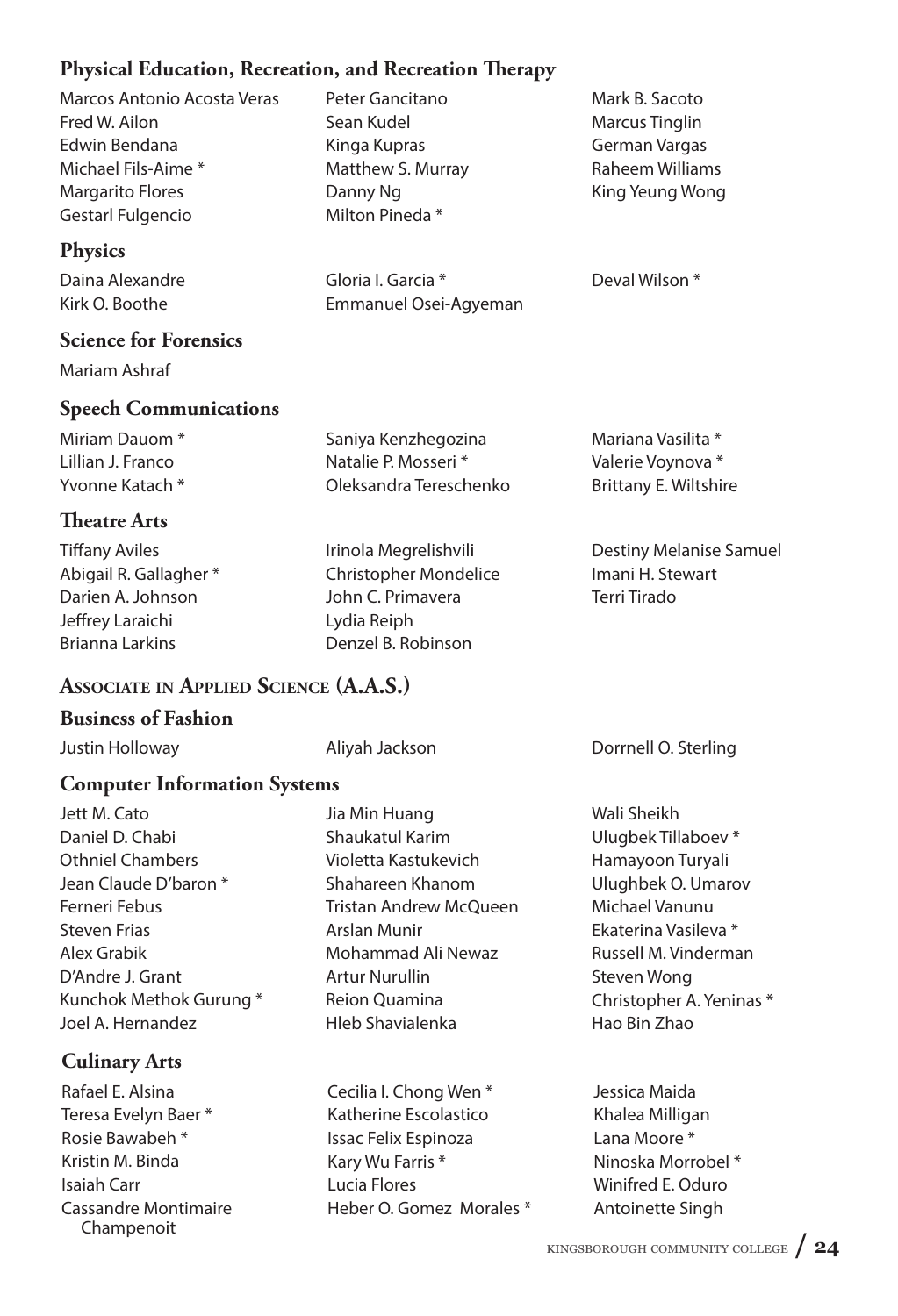Tony Singh Vasili Tamazovi \* Huzagary Usman \* Ya Wen Wei

# **Emergency Medical Services – Paramedic**

Robert C. Richard

## **Fashion Design**

Sally Abadia \* Sai Lin Htet Aung \* Jemmy Charmant Man Wai Cheng Ozoda Dustmukhamedova Christine Foureau

## **Maritime Technology**

## **Nursing**

Aziz Akbarov Tymur Akgayev Nickolee Alexander Nauman Ali Moufak Alzrrad Julie Aronovich Diyora S. Artikova Lala Badalov Sara Cascio Ani Chevel Lucas Cimafonte Jaclyn Conte Conrad C. Cross Desiree M. Dattilo Yelena A. Deppershmidt Christel A. Dobroserdov \* Angela R. Dolly Gita Dubov

## Kaelyn Haynes Antigua Johnson \* Kathleen Kennedy Salehah Khan Hiu Ting Lam \* Matthias Moody

Barry Kleiner **Stephanie S. Lugo** Joseph Nieves

Valentina S. Filippova Lateisha Freeman Nazira Gadoeva Oksana Glyvenko Cynthia Henderson Maksim Kadomskiy Brianna Kahn Amina Kaliyeva \* Michelle Kutsak Olga Kuznetsova \* Ruben R. Morales Autumn L. Musto Flora Ndreu Iryna Oleniuk Bogdan Ovsyannikov Mary Permiakov Valeriya V. Pishchukevich Heidi Poulakos

### Taylor White \*

Damiya Perez Lyubov Sibiryanova \* Melissa L. Tobar Naneshka Zheng

Frances M. Nolasco

Ernesto E. Prince Tatsiana Radzeuskaya \* Farida Rahmatullaeva Alyssa Rosas Magda Ryszawa Mostafa A. Saad Diyora Sadikova \* Sanzhar Sadykov Lyubov Snopova Oluwatobi L. Sobajo Jazmin M. Sosa \* Bella Martha Terzi Vanessa Thom \* Benjamin Yakubov Samson Yu Evgeniia Zhenilova \* Artem P. Zhuravlev Shabnam Zoirova \*

## **O\$ce Administration & Technology**

| Alisa Garushyants   | Stephanie Lopez * | Daisy L. Ward * |
|---------------------|-------------------|-----------------|
| Josue J. Germain    | Hanan A. Mohamed  |                 |
| Dinara I. Ibotova * | Hafsa Sbaa        |                 |

## **Physical Education, Recreation, and Recreation Therapy**

Anthony L. Nurse

### **Polysomnographic Technology**

Anthony Costello \* Mohamed El Eraky

## **Retail Merchandising**

| Sophia P. Gobern |  |
|------------------|--|
| Ke Jun Jiang     |  |

Vilma Morocho Nadiia Oliinyk \*

Freddie Perez Juarez Ekaterina Sophia \*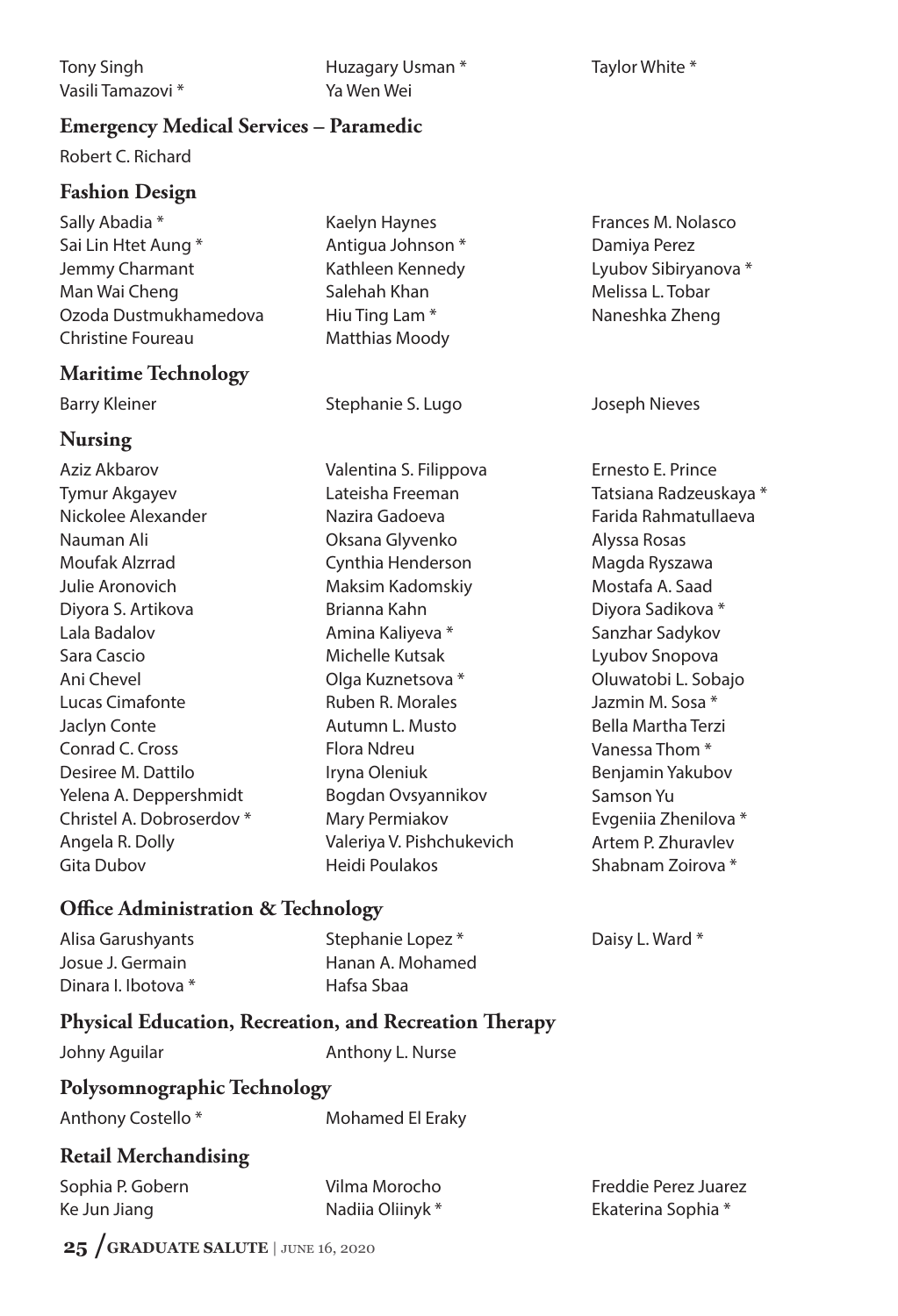## **Tourism & Hospitality**

- Ernst Azemar Monique Boston \* Emily Carrozza Anaya Deslandes Naznin Ema Miriette Innocent
- Meng Jiang Angelique Johnson \* Hung Lam Karla Lopez \* Andrew J. Murena Silvia Pan
- Gerard Riley Eric Rivera Shalon F. Samaroo Sandy Too Elina Tuliganova \* Meixian Zhu \*

**Website Development and Administration** Viktoriia Prudka \*

# **CERTIFICATES**

**Alcohol and Substance Abuse Counseling**

Aliza Hamoy \*

### **Culinary Arts and Food Management**

Karina V. Baerga

**DISCLAIMER:** *!e commencement program is a roster of candidates, not an o"cial list of graduates. !e appropriate degrees and honors will be awarded to the candidates who have successfully completed all requirements by the date of commencement.*

**\* With Honors:** Students who graduate with a cumulative GPA of 3.50 or higher receive this notation on their diplomas.